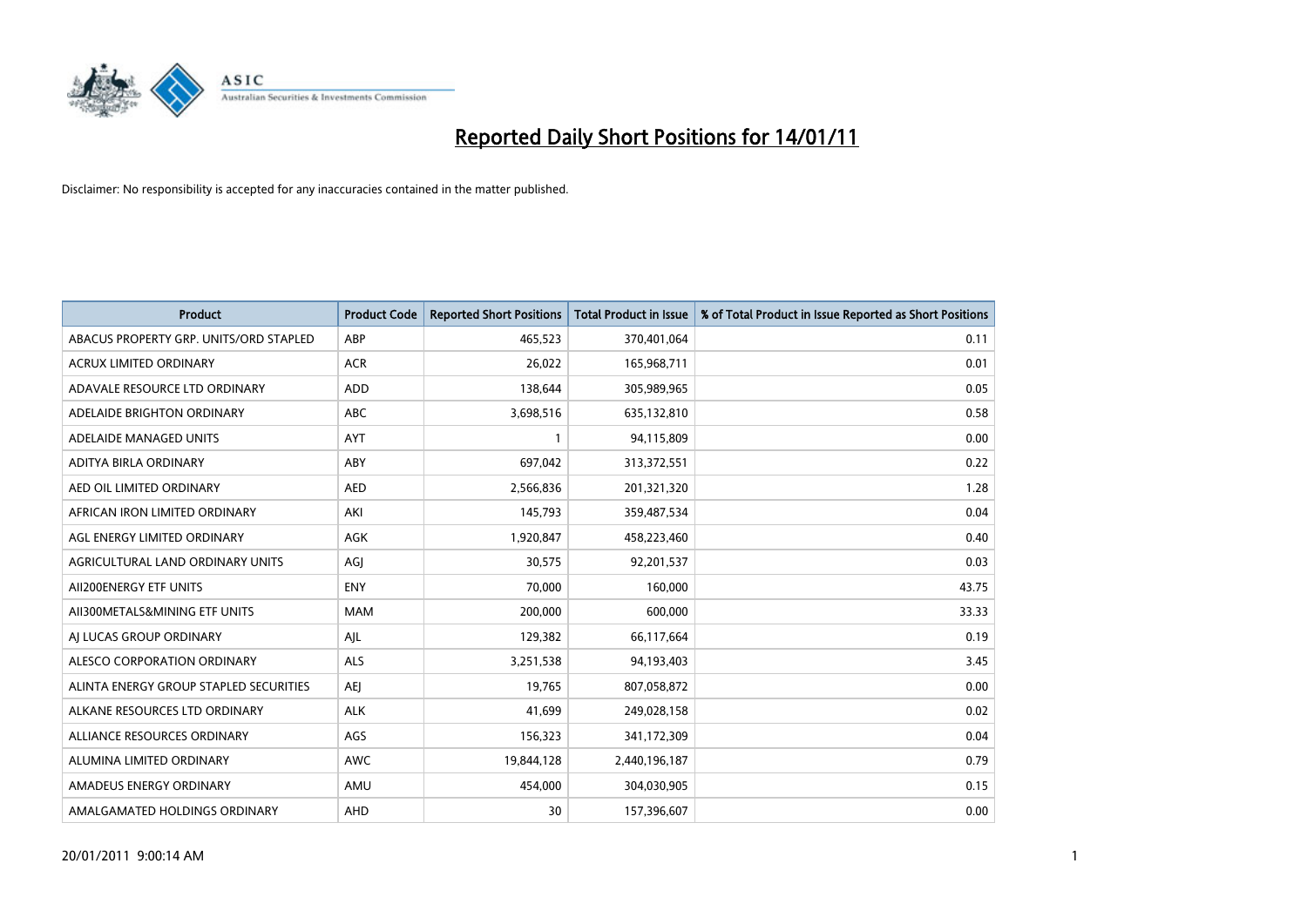

| <b>Product</b>                          | <b>Product Code</b> | <b>Reported Short Positions</b> | Total Product in Issue | % of Total Product in Issue Reported as Short Positions |
|-----------------------------------------|---------------------|---------------------------------|------------------------|---------------------------------------------------------|
| AMCOR LIMITED ORDINARY                  | <b>AMC</b>          | 2,780,485                       | 1,225,440,483          | 0.22                                                    |
| AMP CAPITAL CHINA ORDINARY UNITS        | <b>AGF</b>          | 58.745                          | 337,034,455            | 0.02                                                    |
| AMP LIMITED ORDINARY                    | AMP                 | 18,438,707                      | 2,094,424,200          | 0.84                                                    |
| AMPELLA MINING ORDINARY                 | <b>AMX</b>          | 457,359                         | 201,225,108            | 0.22                                                    |
| ANSELL LIMITED ORDINARY                 | <b>ANN</b>          | 2,046,469                       | 133,007,903            | 1.54                                                    |
| ANTARES ENERGY LTD ORDINARY             | <b>AZZ</b>          | 26,174                          | 299,333,110            | 0.00                                                    |
| ANZ BANKING GRP LTD ORDINARY            | ANZ                 | 3,865,819                       | 2,595,984,659          | 0.15                                                    |
| APA GROUP STAPLED SECURITIES            | <b>APA</b>          | 7,021,137                       | 551,689,118            | 1.28                                                    |
| APEX MINERALS NL ORDINARY               | <b>AXM</b>          | 885,146                         | 3,567,819,915          | 0.02                                                    |
| APN EUROPEAN RETAIL UNITS STAPLED SEC.  | <b>AEZ</b>          | 11,832                          | 544,910,660            | 0.00                                                    |
| APN NEWS & MEDIA ORDINARY               | <b>APN</b>          | 15,675,517                      | 606,084,019            | 2.58                                                    |
| APOLLO GAS LIMITED ORDINARY             | <b>AZO</b>          | 375,000                         | 90,400,136             | 0.41                                                    |
| AQUARIUS PLATINUM. ORDINARY             | <b>AOP</b>          | 3,514,371                       | 463,241,295            | 0.75                                                    |
| AOUILA RESOURCES ORDINARY               | <b>AQA</b>          | 2,276,723                       | 374,314,049            | 0.61                                                    |
| ARAFURA RESOURCE LTD ORDINARY           | <b>ARU</b>          | 3,535,849                       | 367,855,342            | 0.96                                                    |
| ARB CORPORATION ORDINARY                | <b>ARP</b>          | 52,437                          | 72,481,302             | 0.07                                                    |
| ARDENT LEISURE GROUP STAPLED SECURITIES | AAD                 | 2,064,991                       | 312,836,274            | 0.67                                                    |
| ARISTOCRAT LEISURE ORDINARY             | ALL                 | 26,790,766                      | 533,983,910            | 5.02                                                    |
| <b>ASCIANO LIMITED ORDINARY</b>         | <b>AIO</b>          | 40,193,710                      | 2,926,103,883          | 1.39                                                    |
| ASG GROUP LIMITED ORDINARY              | <b>ASZ</b>          | 6,170                           | 168,247,718            | 0.00                                                    |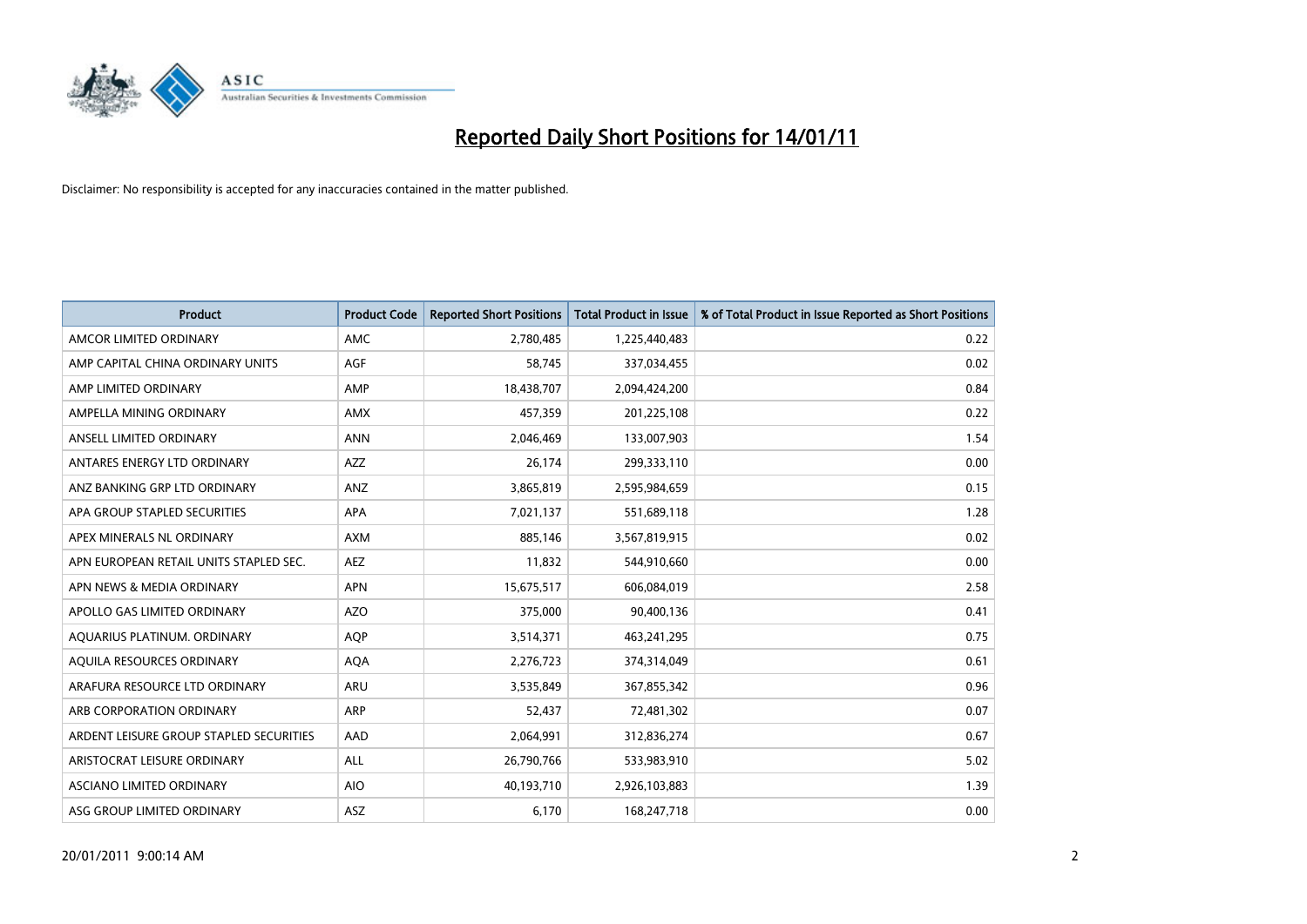

| <b>Product</b>                            | <b>Product Code</b> | <b>Reported Short Positions</b> | Total Product in Issue | % of Total Product in Issue Reported as Short Positions |
|-------------------------------------------|---------------------|---------------------------------|------------------------|---------------------------------------------------------|
| ASPEN GROUP ORD/UNITS STAPLED             | <b>APZ</b>          | 1,266,008                       | 588,269,075            | 0.20                                                    |
| ASTRO JAP PROP GROUP STAPLED SEC. DEF SET | <b>AJADC</b>        | 56,148                          | 50,821,217             | 0.11                                                    |
| ASX LIMITED ORDINARY                      | <b>ASX</b>          | 1,123,336                       | 175,136,729            | 0.64                                                    |
| ATLANTIC LIMITED ORDINARY                 | ATI                 | 371,773                         | 110,273,778            | 0.34                                                    |
| ATLAS IRON LIMITED ORDINARY               | AGO                 | 7,715,261                       | 547,089,119            | 1.37                                                    |
| AUCKLAND INTERNATION ORDINARY             | <b>AIA</b>          | 121,987                         | 1,317,998,787          | 0.01                                                    |
| AURORA OIL & GAS ORDINARY                 | <b>AUT</b>          | 842,440                         | 380,037,862            | 0.21                                                    |
| AUSDRILL LIMITED ORDINARY                 | ASL                 | 117,277                         | 262,867,240            | 0.04                                                    |
| AUSENCO LIMITED ORDINARY                  | <b>AAX</b>          | 4,058,894                       | 122,427,576            | 3.30                                                    |
| <b>AUSTAL LIMITED ORDINARY</b>            | ASB                 | 163,247                         | 188,069,638            | 0.08                                                    |
| AUSTAR UNITED ORDINARY                    | <b>AUN</b>          | 16,515,226                      | 1,271,357,418          | 1.28                                                    |
| AUSTBROKERS HOLDINGS ORDINARY             | <b>AUB</b>          | 5                               | 54,339,433             | 0.00                                                    |
| AUSTIN ENGINEERING ORDINARY               | ANG                 | 18,860                          | 71,614,403             | 0.02                                                    |
| <b>AUSTRALAND ASSETS ASSETS</b>           | AAZPB               | 1,168                           | 2,750,000              | 0.04                                                    |
| AUSTRALAND PROPERTY STAPLED SECURITY      | <b>ALZ</b>          | 2,620,662                       | 576,837,197            | 0.44                                                    |
| AUSTRALIAN AGRICULT. ORDINARY             | AAC                 | 4,529,543                       | 264,264,459            | 1.69                                                    |
| AUSTRALIAN EDUCATION UNITS                | <b>AEU</b>          | 625,000                         | 134,973,383            | 0.46                                                    |
| AUSTRALIAN INFRASTR. UNITS/ORDINARY       | <b>AIX</b>          | 345,161                         | 620,733,944            | 0.06                                                    |
| AUSTRALIAN MINES LTD ORDINARY             | <b>AUZ</b>          | 1,400,000                       | 349,083,108            | 0.40                                                    |
| AUSTRALIAN PHARM. ORDINARY                | API                 | 830,886                         | 488,115,883            | 0.16                                                    |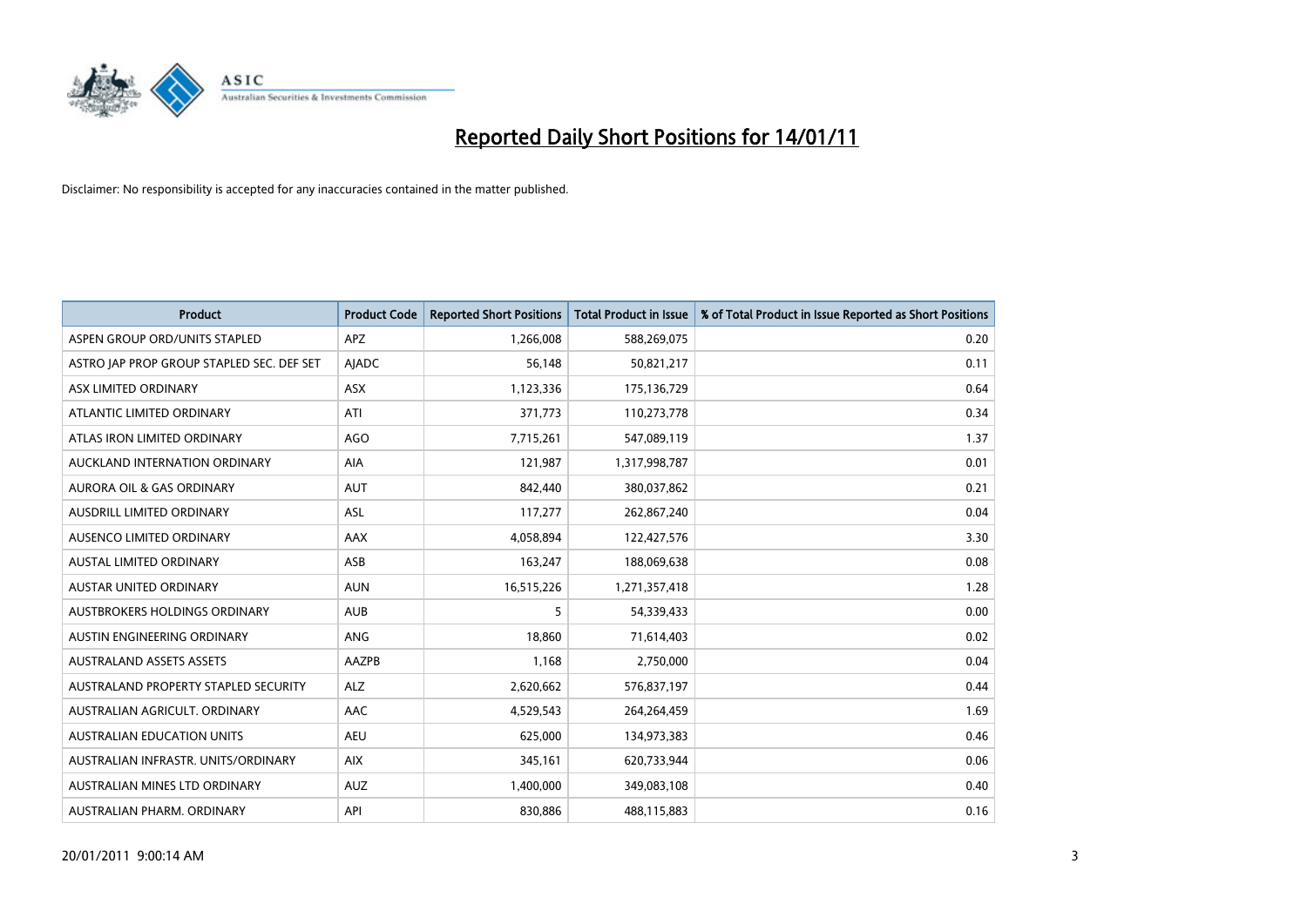

| <b>Product</b>                       | <b>Product Code</b> | <b>Reported Short Positions</b> | <b>Total Product in Issue</b> | % of Total Product in Issue Reported as Short Positions |
|--------------------------------------|---------------------|---------------------------------|-------------------------------|---------------------------------------------------------|
| AUTOMOTIVE HOLDINGS ORDINARY         | <b>AHE</b>          | 519,956                         | 226,387,577                   | 0.22                                                    |
| AVEXA LIMITED ORDINARY               | <b>AVX</b>          | 243,657                         | 847,688,779                   | 0.03                                                    |
| AVOCA RESOURCES ORDINARY             | <b>AVO</b>          | 315,806                         | 303,239,660                   | 0.11                                                    |
| AWE LIMITED ORDINARY                 | <b>AWE</b>          | 5,096,895                       | 521,871,941                   | 0.97                                                    |
| AXA ASIA PACIFIC ORDINARY            | <b>AXA</b>          | 990,361                         | 2,067,095,545                 | 0.04                                                    |
| BANK OF QUEENSLAND. ORDINARY         | <b>BOQ</b>          | 1,580,929                       | 222,072,957                   | 0.71                                                    |
| <b>BANNERMAN RESOURCES ORDINARY</b>  | <b>BMN</b>          | 204.664                         | 234,435,934                   | 0.09                                                    |
| <b>BASS STRAIT OIL CO ORDINARY</b>   | <b>BAS</b>          | 1,482                           | 291,030,250                   | 0.00                                                    |
| BATHURST RESOURCES ORDINARY          | <b>BTU</b>          | 2,970,453                       | 608,890,044                   | 0.49                                                    |
| <b>BAUXITE RESOURCE LTD ORDINARY</b> | <b>BAU</b>          | 35.697                          | 234,379,896                   | 0.02                                                    |
| <b>BC IRON LIMITED ORDINARY</b>      | <b>BCI</b>          | 36,686                          | 92,561,000                    | 0.04                                                    |
| BEACH ENERGY LIMITED ORDINARY        | <b>BPT</b>          | 3,274,460                       | 1,099,021,290                 | 0.30                                                    |
| BEADELL RESOURCE LTD ORDINARY        | <b>BDR</b>          | 84.505                          | 621,937,828                   | 0.02                                                    |
| BENDIGO AND ADELAIDE ORDINARY        | <b>BEN</b>          | 6,027,790                       | 357,615,138                   | 1.67                                                    |
| BERKELEY RESOURCES ORDINARY          | <b>BKY</b>          | 127,906                         | 141,935,898                   | 0.08                                                    |
| <b>BHP BILLITON LIMITED ORDINARY</b> | <b>BHP</b>          | 22,816,116                      | 3,356,081,497                 | 0.67                                                    |
| <b>BILLABONG ORDINARY</b>            | <b>BBG</b>          | 9,149,711                       | 253,613,826                   | 3.59                                                    |
| <b>BIOTA HOLDINGS ORDINARY</b>       | <b>BTA</b>          | 1,853,991                       | 180,805,565                   | 1.03                                                    |
| <b>BISALLOY STEEL ORDINARY</b>       | <b>BIS</b>          | 84,480                          | 216,455,965                   | 0.04                                                    |
| BKI INVESTMENT LTD ORDINARY          | <b>BKI</b>          | 508                             | 420,919,092                   | 0.00                                                    |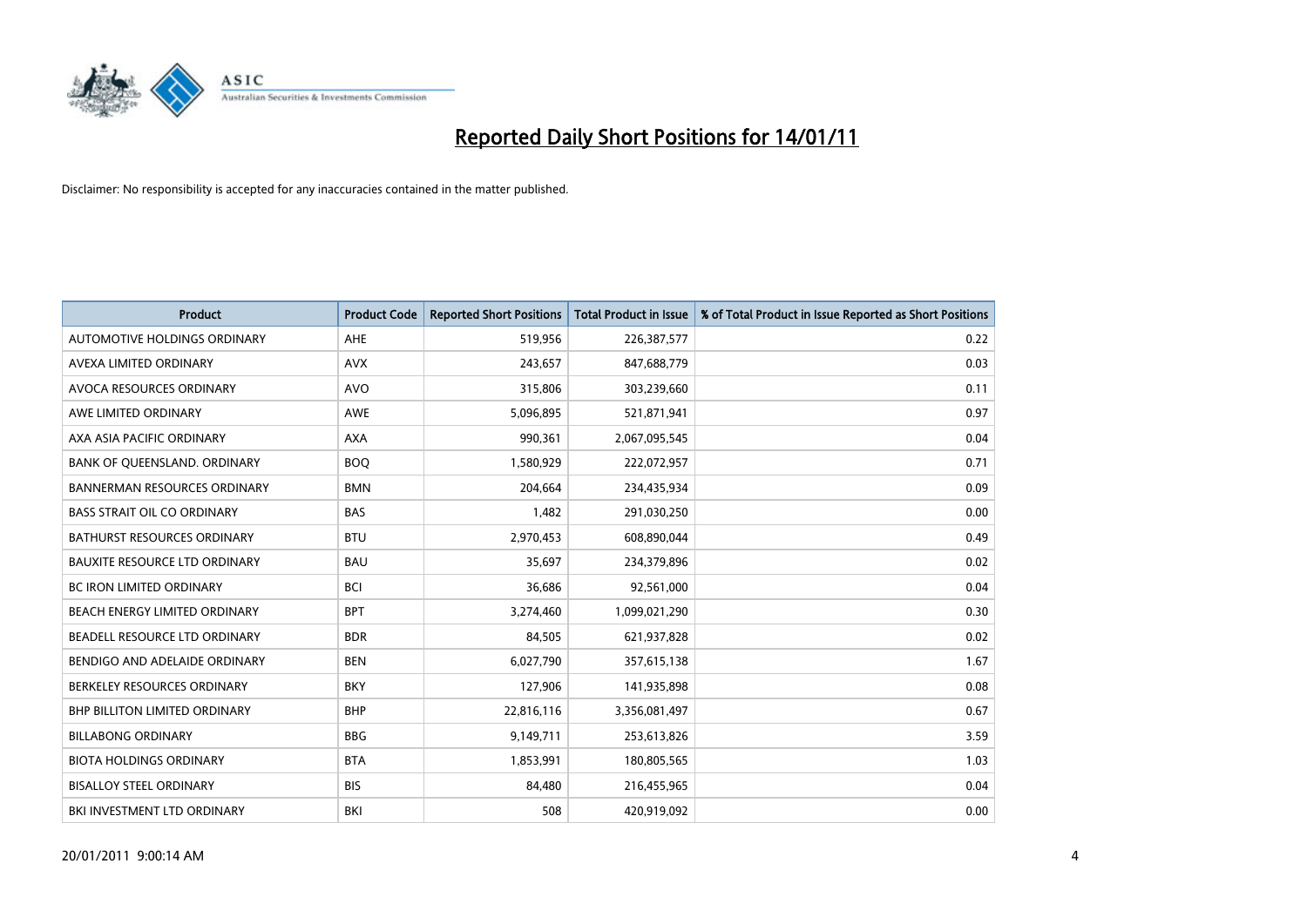

| <b>Product</b>                           | <b>Product Code</b> | <b>Reported Short Positions</b> | <b>Total Product in Issue</b> | % of Total Product in Issue Reported as Short Positions |
|------------------------------------------|---------------------|---------------------------------|-------------------------------|---------------------------------------------------------|
| <b>BLACKTHORN RESOURCES ORDINARY</b>     | <b>BTR</b>          | 35,848                          | 106,885,300                   | 0.03                                                    |
| <b>BLUESCOPE STEEL LTD ORDINARY</b>      | <b>BSL</b>          | 37,050,060                      | 1,842,207,385                 | 1.97                                                    |
| <b>BOART LONGYEAR ORDINARY</b>           | <b>BLY</b>          | 4,563,337                       | 461,163,412                   | 0.99                                                    |
| <b>BOOM LOGISTICS ORDINARY</b>           | <b>BOL</b>          | 359,744                         | 461,500,712                   | 0.07                                                    |
| <b>BORAL LIMITED, ORDINARY</b>           | <b>BLD</b>          | 26,541,549                      | 724,446,767                   | 3.69                                                    |
| BOTSWANA METALS LTD ORDINARY             | <b>BML</b>          | 7,000                           | 106,421,094                   | 0.01                                                    |
| <b>BOW ENERGY LIMITED ORDINARY</b>       | <b>BOW</b>          | 129,779                         | 348,972,041                   | 0.03                                                    |
| <b>BRADKEN LIMITED ORDINARY</b>          | <b>BKN</b>          | 792,682                         | 139,639,929                   | 0.59                                                    |
| <b>BRAMBLES LIMITED ORDINARY</b>         | <b>BXB</b>          | 11,822,367                      | 1,450,666,570                 | 0.81                                                    |
| <b>BREVILLE GROUP LTD ORDINARY</b>       | <b>BRG</b>          | 2,740                           | 129,615,322                   | 0.00                                                    |
| <b>BRICKWORKS LIMITED ORDINARY</b>       | <b>BKW</b>          | 18,012                          | 147,567,333                   | 0.01                                                    |
| <b>BROCKMAN RESOURCES ORDINARY</b>       | <b>BRM</b>          | 240,929                         | 144,793,151                   | 0.18                                                    |
| BT INVESTMENT MNGMNT ORDINARY            | <b>BTT</b>          | 543,620                         | 160,000,000                   | 0.34                                                    |
| <b>BUNNINGS WAREHOUSE ORDINARY UNITS</b> | <b>BWP</b>          | 1,099,768                       | 427,042,646                   | 0.25                                                    |
| <b>BURU ENERGY ORDINARY</b>              | <b>BRU</b>          | 155,589                         | 182,780,549                   | 0.09                                                    |
| CABCHARGE AUSTRALIA ORDINARY             | CAB                 | 999,104                         | 120,437,014                   | 0.84                                                    |
| CALTEX AUSTRALIA ORDINARY                | <b>CTX</b>          | 5,527,905                       | 270,000,000                   | 2.05                                                    |
| CAMPBELL BROTHERS ORDINARY               | <b>CPB</b>          | 61,034                          | 67,503,411                    | 0.09                                                    |
| CAPE LAMBERT RES LTD ORDINARY            | <b>CFE</b>          | 1,088,036                       | 584,125,691                   | 0.17                                                    |
| <b>CARBON ENERGY ORDINARY</b>            | <b>CNX</b>          | 810,827                         | 640,569,620                   | 0.12                                                    |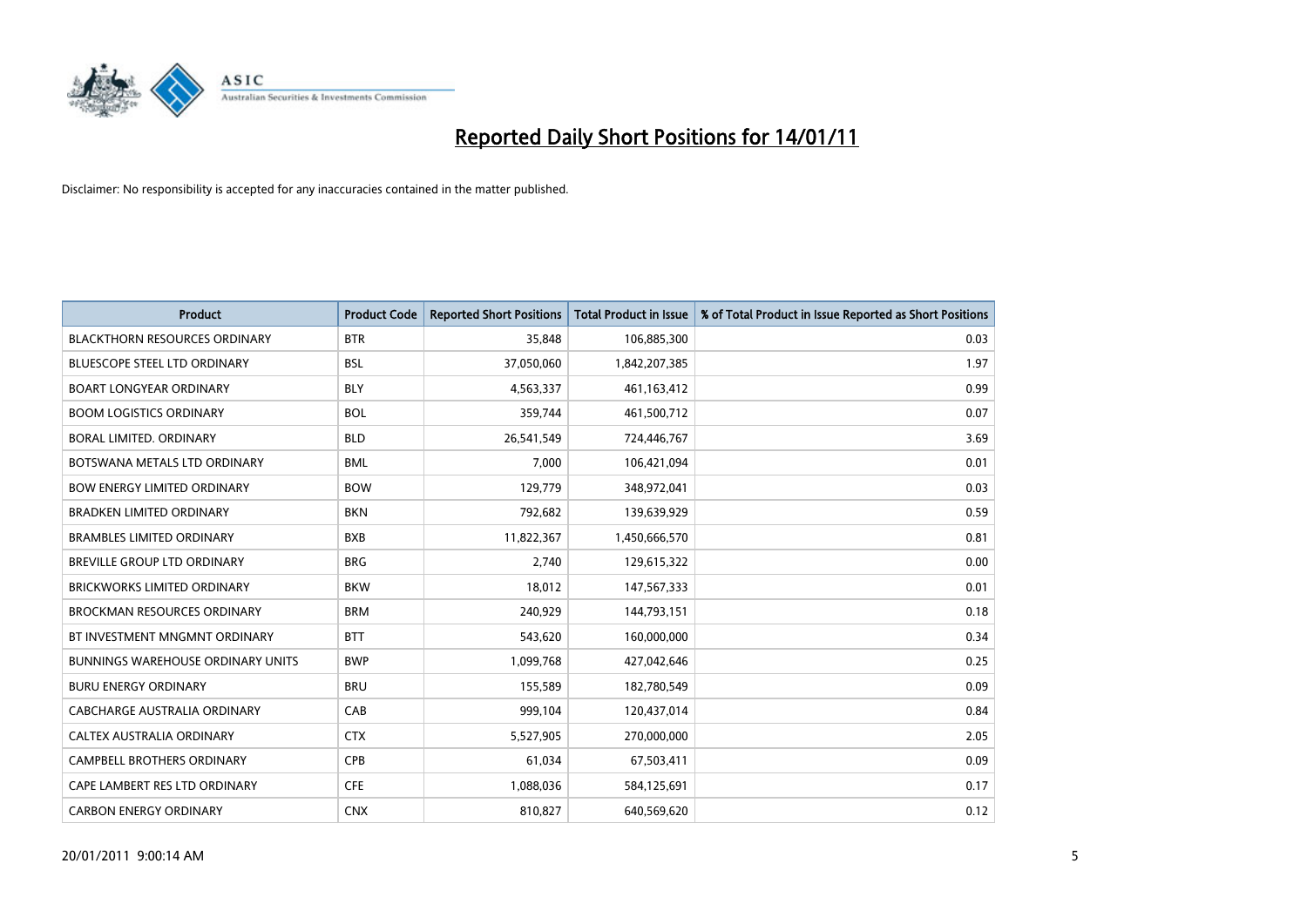

| <b>Product</b>                                | <b>Product Code</b> | <b>Reported Short Positions</b> | <b>Total Product in Issue</b> | % of Total Product in Issue Reported as Short Positions |
|-----------------------------------------------|---------------------|---------------------------------|-------------------------------|---------------------------------------------------------|
| <b>CARDNO LIMITED ORDINARY</b>                | CDD                 | 18,652                          | 106,250,491                   | 0.01                                                    |
| CARNARVON PETROLEUM ORDINARY                  | <b>CVN</b>          | 1,602,506                       | 687,820,634                   | 0.24                                                    |
| <b>CARNEGIE WAVE ENERGY ORDINARY</b>          | <b>CWE</b>          | 83.000                          | 859,087,627                   | 0.01                                                    |
| <b>CARPATHIAN RESOURCES ORDINARY</b>          | <b>CPN</b>          | 75,000                          | 265,533,501                   | 0.03                                                    |
| CARPENTARIA EXP. LTD ORDINARY                 | CAP                 | 9,777                           | 94,341,301                    | 0.01                                                    |
| CARSALES.COM LTD ORDINARY                     | <b>CRZ</b>          | 3,372,474                       | 234,073,300                   | 1.43                                                    |
| CASH CONVERTERS ORD/DIV ACCESS                | CCV                 | 75,972                          | 379,761,025                   | 0.01                                                    |
| <b>CASPIAN OIL &amp; GAS ORDINARY</b>         | <b>CIG</b>          | 50,000                          | 1,331,500,513                 | 0.00                                                    |
| CATALPA RESOURCES ORDINARY                    | CAH                 | 113,006                         | 162,832,907                   | 0.08                                                    |
| <b>CEC GROUP LIMITED ORDINARY</b>             | <b>CEG</b>          | 1,750                           | 79,662,662                    | 0.00                                                    |
| <b>CELLNET GROUP ORDINARY</b>                 | <b>CLT</b>          | 1,342                           | 69,875,723                    | 0.00                                                    |
| CENTRAL PETROLEUM ORDINARY                    | <b>CTP</b>          | 11,455                          | 982,298,842                   | 0.00                                                    |
| CENTRO PROPERTIES UNITS/ORD STAPLED           | <b>CNP</b>          | 331,574                         | 972,414,514                   | 0.03                                                    |
| <b>CENTRO RETAIL GROUP STAPLED SECURITIES</b> | <b>CER</b>          | 770,843                         | 2,286,399,424                 | 0.03                                                    |
| <b>CERAMIC FUEL CELLS ORDINARY</b>            | <b>CFU</b>          | 251,258                         | 1,201,353,566                 | 0.02                                                    |
| <b>CFS RETAIL PROPERTY UNITS</b>              | <b>CFX</b>          | 31,866,015                      | 2,825,628,530                 | 1.12                                                    |
| CGA MINING LIMITED ORDINARY                   | CGX                 | 50,000                          | 333,265,726                   | 0.02                                                    |
| CHALICE GOLD MINES ORDINARY                   | <b>CHN</b>          | 42,911                          | 211,455,886                   | 0.02                                                    |
| <b>CHALLENGER DIV.PRO. STAPLED UNITS</b>      | <b>CDI</b>          | 93,249                          | 913,426,007                   | 0.01                                                    |
| CHALLENGER INFRAST. STAPLED UNITS             | <b>CIF</b>          | 8,740                           | 316,223,785                   | 0.00                                                    |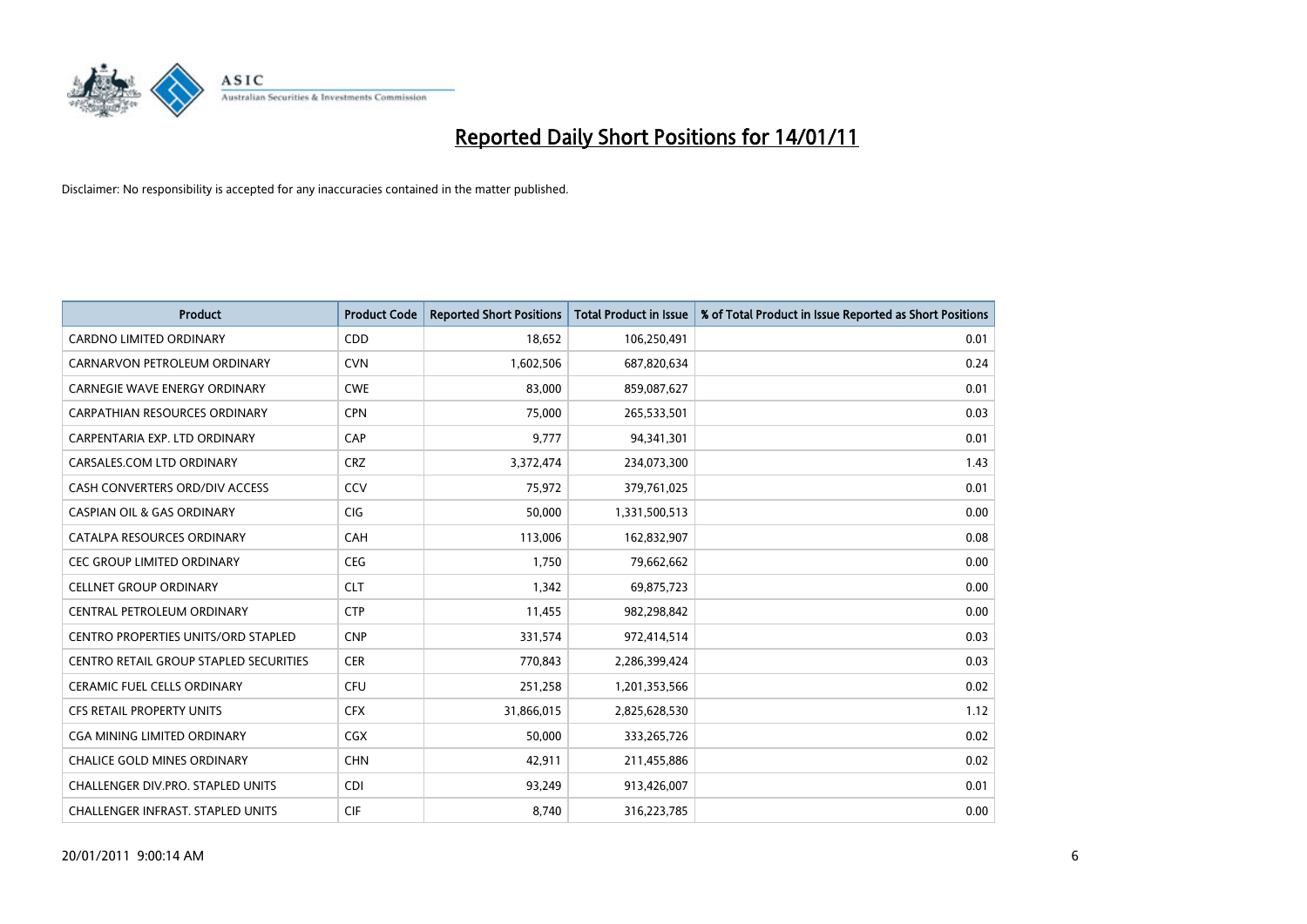

| <b>Product</b>                          | <b>Product Code</b> | <b>Reported Short Positions</b> | Total Product in Issue | % of Total Product in Issue Reported as Short Positions |
|-----------------------------------------|---------------------|---------------------------------|------------------------|---------------------------------------------------------|
| <b>CHALLENGER LIMITED ORDINARY</b>      | CGF                 | 5,830,833                       | 501,959,841            | 1.15                                                    |
| CHANDLER MACLEOD LTD ORDINARY           | <b>CMG</b>          | 24,970                          | 422,031,685            | 0.00                                                    |
| CHARTER HALL GROUP STAPLED US PROHIBIT. | CHC                 | 685,253                         | 306,341,814            | 0.22                                                    |
|                                         |                     |                                 |                        |                                                         |
| <b>CHARTER HALL OFFICE UNIT</b>         | CQ <sub>O</sub>     | 1,564,595                       | 493,319,730            | 0.31                                                    |
| <b>CHARTER HALL RETAIL UNITS</b>        | <b>COR</b>          | 382,921                         | 305,810,723            | 0.11                                                    |
| CHEMGENEX PHARMACEUT ORDINARY           | <b>CXS</b>          | 195,195                         | 283,348,870            | 0.07                                                    |
| CITADEL RESOURCE GRP ORDINARY           | CGG                 | 1,862,258                       | 2,420,045,889          | 0.08                                                    |
| CITIGOLD CORP LTD ORDINARY              | <b>CTO</b>          | 2,070,886                       | 1,040,278,301          | 0.20                                                    |
| CLINUVEL PHARMACEUT. ORDINARY           | <b>CUV</b>          | 4,127                           | 30,379,956             | 0.01                                                    |
| <b>CLOUGH LIMITED ORDINARY</b>          | <b>CLO</b>          | 436,573                         | 770,906,269            | 0.05                                                    |
| <b>COAL &amp; ALLIED ORDINARY</b>       | <b>CNA</b>          | 14,332                          | 86,584,735             | 0.01                                                    |
| COAL OF AFRICA LTD ORDINARY             | <b>CZA</b>          | 1,931,695                       | 530,514,663            | 0.37                                                    |
| <b>COALSPUR MINES LTD ORDINARY</b>      | <b>CPL</b>          | 2,436,361                       | 484,329,575            | 0.50                                                    |
| COCA-COLA AMATIL ORDINARY               | <b>CCL</b>          | 3,589,758                       | 756,003,067            | 0.47                                                    |
| <b>COCHLEAR LIMITED ORDINARY</b>        | <b>COH</b>          | 997,503                         | 56,669,257             | 1.75                                                    |
| COCKATOO COAL ORDINARY                  | <b>COK</b>          | 1,500,001                       | 1,016,096,908          | 0.15                                                    |
| <b>COFFEY INTERNATIONAL ORDINARY</b>    | <b>COF</b>          | 27,225                          | 132,577,523            | 0.02                                                    |
| COMMONWEALTH BANK, ORDINARY             | <b>CBA</b>          | 12,421,668                      | 1,548,907,074          | 0.79                                                    |
| <b>COMMONWEALTH PROP ORDINARY UNITS</b> | <b>CPA</b>          | 13,334,721                      | 2,449,599,711          | 0.55                                                    |
| <b>COMPASS RESOURCES ORDINARY</b>       | <b>CMR</b>          | 101,480                         | 147,402,920            | 0.07                                                    |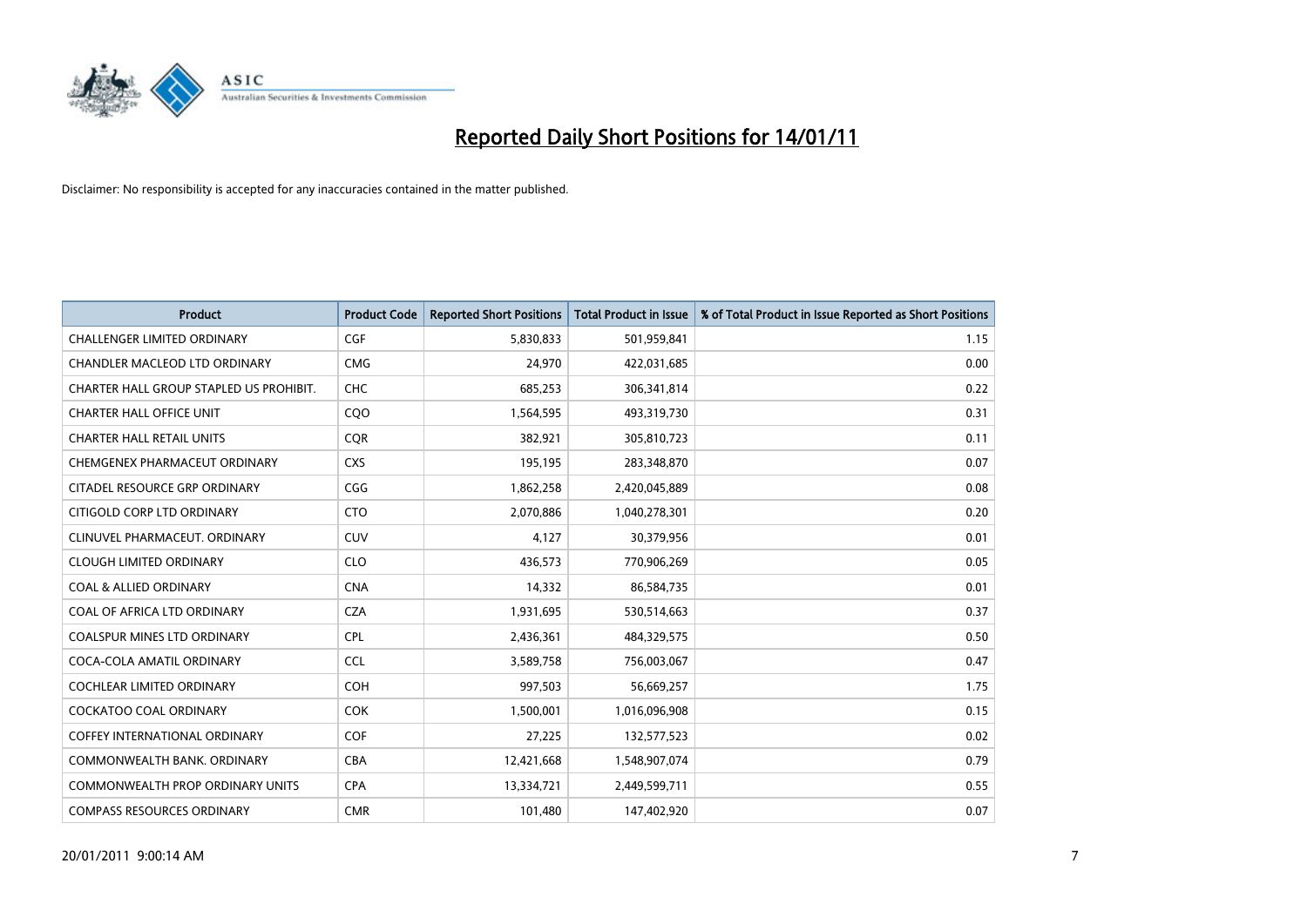

| <b>Product</b>                      | <b>Product Code</b> | <b>Reported Short Positions</b> | <b>Total Product in Issue</b> | % of Total Product in Issue Reported as Short Positions |
|-------------------------------------|---------------------|---------------------------------|-------------------------------|---------------------------------------------------------|
| <b>COMPUTERSHARE LTD ORDINARY</b>   | <b>CPU</b>          | 4,566,149                       | 555,664,059                   | 0.82                                                    |
| CONNECTEAST GROUP STAPLED           | CEU                 | 42,830,257                      | 3,940,145,951                 | 1.10                                                    |
| CONSOLIDATED MEDIA, ORDINARY        | <b>CMI</b>          | 1,029,999                       | 561,834,996                   | 0.19                                                    |
| CONTANGO MICROCAP ORDINARY          | <b>CTN</b>          | 7,500                           | 145,708,783                   | 0.01                                                    |
| CONTINENTAL COAL LTD ORDINARY       | <b>CCC</b>          | 308,386                         | 1,980,616,757                 | 0.02                                                    |
| <b>COOPER ENERGY LTD ORDINARY</b>   | <b>COE</b>          | 104,399                         | 292,576,001                   | 0.04                                                    |
| <b>COPPER STRIKE LTD ORDINARY</b>   | <b>CSE</b>          | 714                             | 129,455,571                   | 0.00                                                    |
| <b>CORDLIFE LIMITED ORDINARY</b>    | CBB                 |                                 | 145,360,920                   | 0.00                                                    |
| COUNT FINANCIAL ORDINARY            | COU                 | 692,740                         | 262,212,976                   | 0.27                                                    |
| <b>CRANE GROUP LIMITED ORDINARY</b> | <b>CRG</b>          | 2,708,398                       | 79,110,667                    | 3.41                                                    |
| CROMWELL GROUP STAPLED SECURITIES   | <b>CMW</b>          | 174,999                         | 910,985,951                   | 0.02                                                    |
| <b>CROWN LIMITED ORDINARY</b>       | <b>CWN</b>          | 2,612,345                       | 754,131,800                   | 0.33                                                    |
| <b>CSG LIMITED ORDINARY</b>         | CSV                 | 438,386                         | 244,928,695                   | 0.17                                                    |
| <b>CSL LIMITED ORDINARY</b>         | <b>CSL</b>          | 9,418,339                       | 546,063,170                   | 1.69                                                    |
| <b>CSR LIMITED ORDINARY</b>         | <b>CSR</b>          | 7,821,579                       | 1,517,909,514                 | 0.52                                                    |
| <b>CUDECO LIMITED ORDINARY</b>      | CDU                 | 447,863                         | 145,512,643                   | 0.30                                                    |
| <b>CUSTOMERS LIMITED ORDINARY</b>   | CUS                 | 63,126                          | 134,869,357                   | 0.05                                                    |
| DAMPIER GOLD LTD ORDINARY           | DAU                 | 270                             | 41,390,002                    | 0.00                                                    |
| DART ENERGY LTD ORDINARY            | <b>DTE</b>          | 321,911                         | 548,188,184                   | 0.05                                                    |
| DAVID JONES LIMITED ORDINARY        | <b>DJS</b>          | 17, 141, 772                    | 514,034,694                   | 3.35                                                    |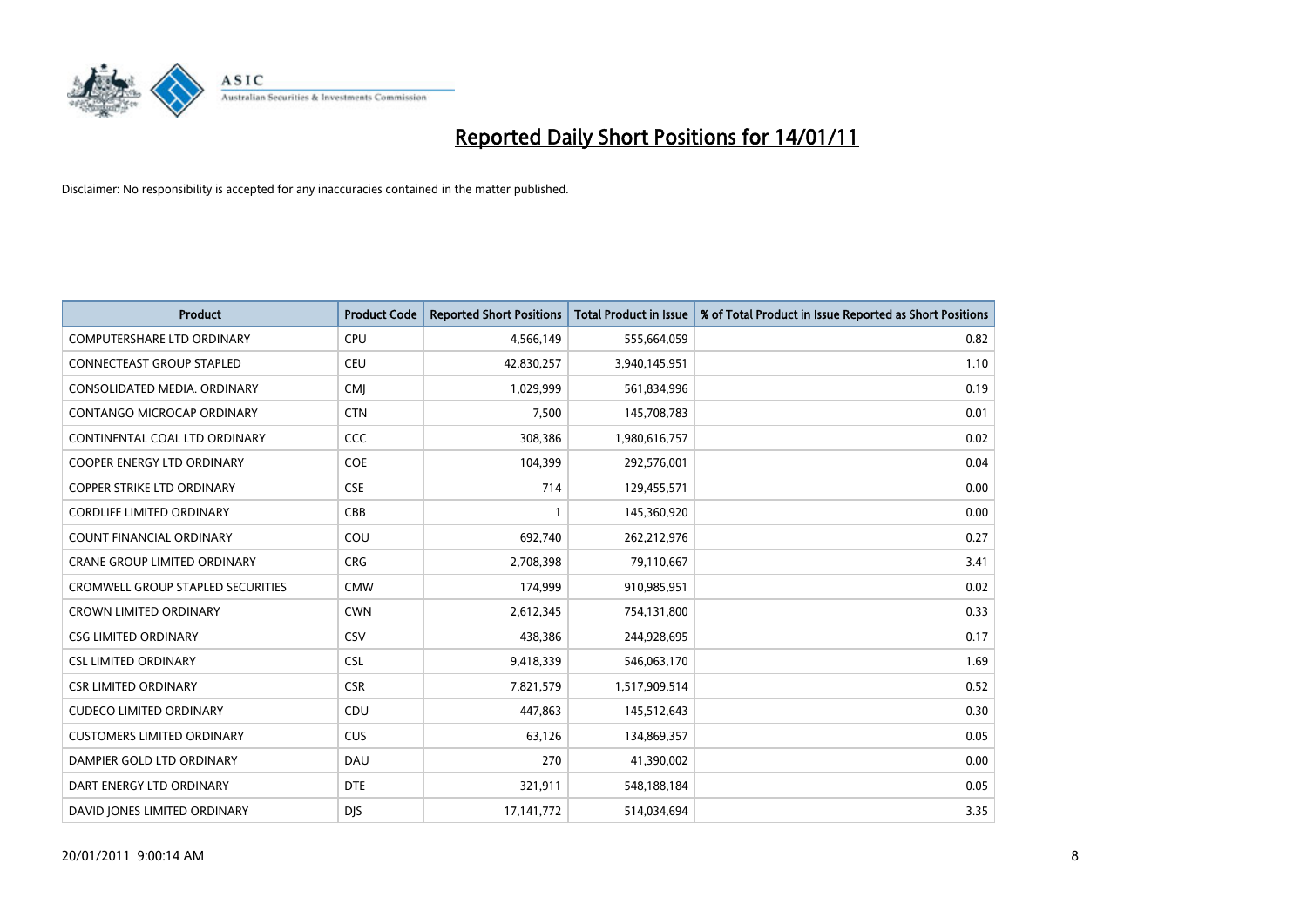

| <b>Product</b>                     | <b>Product Code</b> | <b>Reported Short Positions</b> | <b>Total Product in Issue</b> | % of Total Product in Issue Reported as Short Positions |
|------------------------------------|---------------------|---------------------------------|-------------------------------|---------------------------------------------------------|
| DECMIL GROUP LIMITED ORDINARY      | <b>DCG</b>          | 17,397                          | 124,204,568                   | 0.01                                                    |
| DEEP YELLOW LIMITED ORDINARY       | <b>DYL</b>          | 15,876                          | 1,126,534,458                 | 0.00                                                    |
| DEVINE LIMITED ORDINARY            | <b>DVN</b>          | 1,000                           | 634,918,223                   | 0.00                                                    |
| DEXUS PROPERTY GROUP STAPLED UNITS | <b>DXS</b>          | 5,185,480                       | 4,839,024,176                 | 0.12                                                    |
| DISCOVERY METALS LTD ORDINARY      | <b>DML</b>          | 257,631                         | 436,628,231                   | 0.06                                                    |
| <b>DOMINION MINING ORDINARY</b>    | <b>DOM</b>          | 77,960                          | 103,520,259                   | 0.07                                                    |
| DOMINO PIZZA ENTERPR ORDINARY      | <b>DMP</b>          | 3                               | 68,407,674                    | 0.00                                                    |
| DOWNER EDI LIMITED ORDINARY        | <b>DOW</b>          | 4,007,059                       | 343,178,483                   | 1.19                                                    |
| DUET GROUP STAPLED US PROHIBIT.    | <b>DUE</b>          | 1,754,094                       | 887,304,690                   | 0.20                                                    |
| DULUXGROUP LIMITED ORDINARY        | <b>DLX</b>          | 1,753,933                       | 367,456,259                   | 0.48                                                    |
| DWS ADVANCED ORDINARY              | <b>DWS</b>          | 62,651                          | 132,362,763                   | 0.05                                                    |
| DYESOL LIMITED ORDINARY            | <b>DYE</b>          | 64,847                          | 143,402,007                   | 0.05                                                    |
| EASTERN STAR GAS ORDINARY          | ESG                 | 4,251,825                       | 991,567,041                   | 0.43                                                    |
| EDT RETAIL TRUST UNITS             | <b>EDT</b>          | 99,457                          | 4,700,290,868                 | 0.00                                                    |
| <b>ELDERS LIMITED ORDINARY</b>     | <b>ELD</b>          | 16,580,224                      | 448,598,480                   | 3.69                                                    |
| ELDORADO GOLD CORP CDI 1:1         | EAU                 | 23,375                          | 20,358,131                    | 0.11                                                    |
| ELEMENTOS LIMITED ORDINARY         | <b>ELT</b>          | 8                               | 48,685,454                    | 0.00                                                    |
| ELIXIR PETROLEUM LTD ORDINARY      | <b>EXR</b>          | 324,400                         | 188,988,472                   | 0.17                                                    |
| <b>EMECO HOLDINGS ORDINARY</b>     | <b>EHL</b>          | 969,415                         | 631,237,586                   | 0.16                                                    |
| ENERGY RESOURCES ORDINARY 'A'      | ERA                 | 1,486,426                       | 190,737,934                   | 0.78                                                    |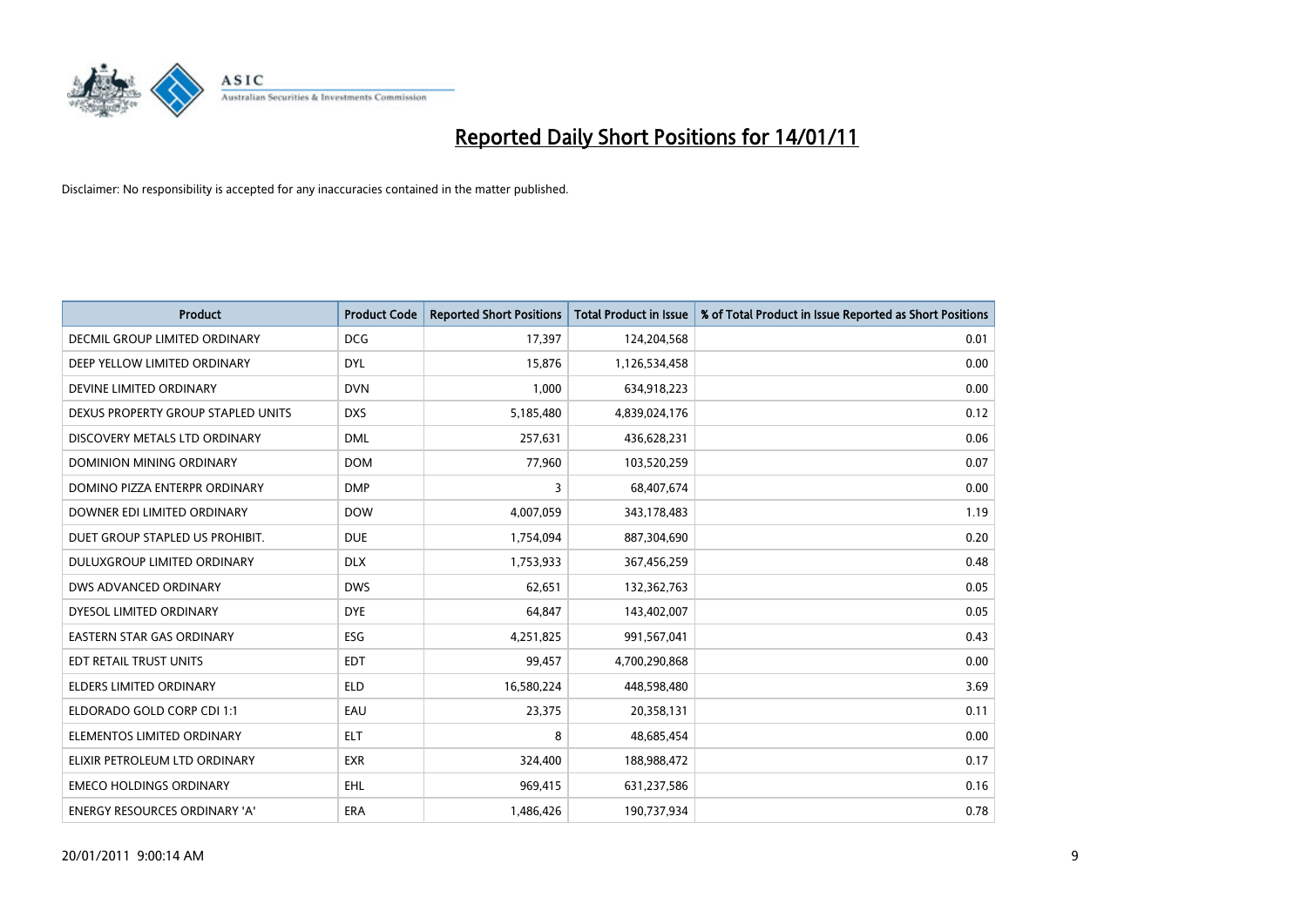

| <b>Product</b>                            | <b>Product Code</b> | <b>Reported Short Positions</b> | <b>Total Product in Issue</b> | % of Total Product in Issue Reported as Short Positions |
|-------------------------------------------|---------------------|---------------------------------|-------------------------------|---------------------------------------------------------|
| <b>ENERGY WORLD CORPOR, ORDINARY</b>      | <b>EWC</b>          | 16,464,687                      | 1,561,166,672                 | 1.06                                                    |
| ENTEK ENERGY LTD ORDINARY                 | ETE                 | 489,903                         | 287,692,535                   | 0.17                                                    |
| <b>ENTELLECT SOLUTIONS ORDINARY</b>       | <b>ESN</b>          | 464,050                         | 1,740,334,200                 | 0.03                                                    |
| <b>ENVESTRA LIMITED ORDINARY</b>          | <b>ENV</b>          | 2,147,317                       | 1,430,398,609                 | 0.15                                                    |
| EQUINOX MINERALS LTD CHESS DEPOSITARY INT | EON                 | 1,293,849                       | 841,286,867                   | 0.16                                                    |
| <b>EVEREST FINANCIAL ORDINARY</b>         | <b>EFG</b>          | 4,300                           | 251,442,316                   | 0.00                                                    |
| EXTRACT RESOURCES ORDINARY                | <b>EXT</b>          | 361,126                         | 243,302,298                   | 0.14                                                    |
| FAIRFAX MEDIA LTD ORDINARY                | <b>FXI</b>          | 309,796,979                     | 2,351,955,725                 | 13.17                                                   |
| <b>FANTASTIC HOLDINGS ORDINARY</b>        | <b>FAN</b>          | 3.000                           | 102,739,538                   | 0.00                                                    |
| FERRAUS LIMITED ORDINARY                  | <b>FRS</b>          | 1,484                           | 205,700,890                   | 0.00                                                    |
| FISHER & PAYKEL APP. ORDINARY             | <b>FPA</b>          | 10,745,752                      | 724,235,162                   | 1.49                                                    |
| FISHER & PAYKEL H. ORDINARY               | <b>FPH</b>          | 1,974,640                       | 520,409,135                   | 0.38                                                    |
| FKP PROPERTY GROUP STAPLED SECURITIES     | <b>FKP</b>          | 6,790,963                       | 1,174,033,185                 | 0.57                                                    |
| <b>FLEETWOOD CORP ORDINARY</b>            | <b>FWD</b>          | 55,770                          | 57,281,484                    | 0.10                                                    |
| FLETCHER BUILDING ORDINARY                | <b>FBU</b>          | 3,224,649                       | 611,250,393                   | 0.53                                                    |
| FLEXIGROUP LIMITED ORDINARY               | <b>FXL</b>          | 84,072                          | 275,472,492                   | 0.03                                                    |
| FLIGHT CENTRE ORDINARY                    | <b>FLT</b>          | 2,735,765                       | 99,791,411                    | 2.74                                                    |
| FLINDERS MINES LTD ORDINARY               | <b>FMS</b>          | 21,471,018                      | 1,820,329,571                 | 1.18                                                    |
| <b>FORGE GROUP LIMITED ORDINARY</b>       | <b>FGE</b>          | 10,588                          | 82,844,014                    | 0.01                                                    |
| FORTE ENERGY NL ORDINARY                  | <b>FTE</b>          | 2,658,986                       | 582,658,031                   | 0.46                                                    |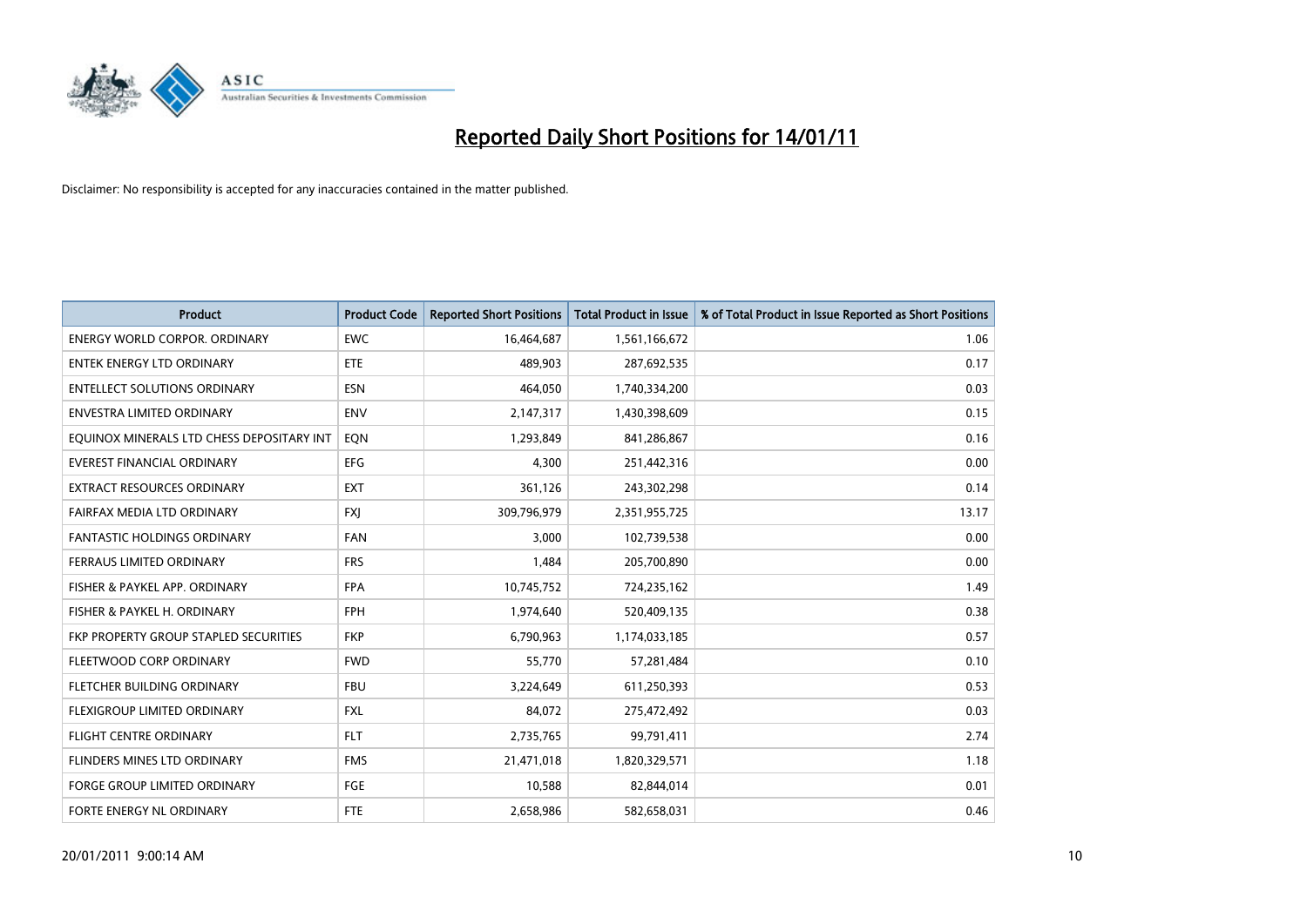

| <b>Product</b>                            | <b>Product Code</b> | <b>Reported Short Positions</b> | Total Product in Issue | % of Total Product in Issue Reported as Short Positions |
|-------------------------------------------|---------------------|---------------------------------|------------------------|---------------------------------------------------------|
| FORTESCUE METALS GRP ORDINARY             | <b>FMG</b>          | 8,717,316                       | 3,112,611,159          | 0.27                                                    |
| <b>FOSTER'S GROUP ORDINARY</b>            | FGL                 | 11,212,422                      | 1,935,386,127          | 0.59                                                    |
| FTD CORPORATION ORDINARY                  | <b>FTD</b>          | 8,088                           | 100,421,069            | 0.01                                                    |
| FUNTASTIC LIMITED ORDINARY                | <b>FUN</b>          | 322,528                         | 340,997,682            | 0.09                                                    |
| <b>G.U.D. HOLDINGS ORDINARY</b>           | GUD                 | 305,387                         | 68,426,721             | 0.47                                                    |
| <b>GALAXY RESOURCES ORDINARY</b>          | <b>GXY</b>          | 586,969                         | 192,403,358            | 0.29                                                    |
| <b>GEODYNAMICS LIMITED ORDINARY</b>       | GDY                 | 179,254                         | 333,643,956            | 0.05                                                    |
| <b>GINDALBIE METALS LTD ORDINARY</b>      | <b>GBG</b>          | 8,269,069                       | 935,215,590            | 0.89                                                    |
| <b>GIRALIA RESOURCES NL ORDINARY</b>      | GIR                 | 103,398                         | 181,160,170            | 0.05                                                    |
| <b>GLOBAL MINING ORDINARY</b>             | <b>GMI</b>          | 8,951                           | 191,820,968            | 0.00                                                    |
| <b>GLOUCESTER COAL ORDINARY</b>           | GCL                 | 274,744                         | 140,447,062            | 0.20                                                    |
| <b>GME RESOURCES LTD ORDINARY</b>         | <b>GME</b>          | 800                             | 302,352,750            | 0.00                                                    |
| <b>GOLD ONE INT LTD ORDINARY</b>          | GDO                 | 130,600                         | 806,875,987            | 0.02                                                    |
| <b>GOLDEN GATE PETROL ORDINARY</b>        | GGP                 | 11,538                          | 1,080,159,955          | 0.00                                                    |
| <b>GOLDEN WEST RESOURCE ORDINARY</b>      | <b>GWR</b>          | 1,617                           | 189,606,127            | 0.00                                                    |
| <b>GOODMAN FIELDER, ORDINARY</b>          | <b>GFF</b>          | 14,922,585                      | 1,380,386,438          | 1.09                                                    |
| <b>GOODMAN GROUP STAPLED US PROHIBIT.</b> | <b>GMG</b>          | 8,137,941                       | 6,893,007,207          | 0.11                                                    |
| <b>GPT GROUP STAPLED SEC.</b>             | <b>GPT</b>          | 7,604,050                       | 1,855,529,431          | 0.40                                                    |
| <b>GRAINCORP LIMITED A CLASS ORDINARY</b> | <b>GNC</b>          | 1,101,728                       | 198,318,900            | 0.57                                                    |
| <b>GRANGE RESOURCES. ORDINARY</b>         | GRR                 | 1,475,105                       | 1,152,077,403          | 0.12                                                    |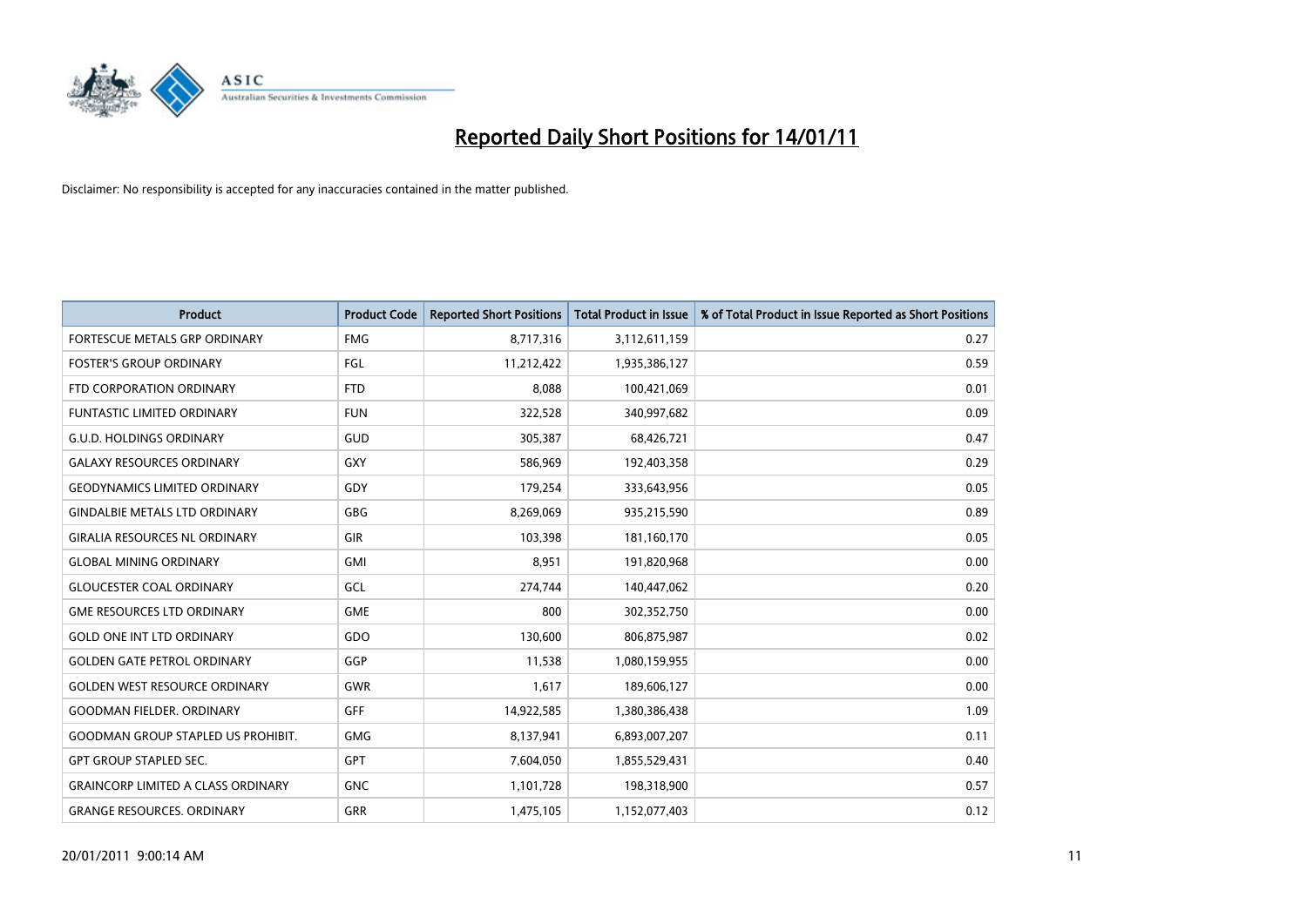

| <b>Product</b>                                   | <b>Product Code</b> | <b>Reported Short Positions</b> | <b>Total Product in Issue</b> | % of Total Product in Issue Reported as Short Positions |
|--------------------------------------------------|---------------------|---------------------------------|-------------------------------|---------------------------------------------------------|
| <b>GREENCAP LIMITED ORDINARY</b>                 | GCG                 |                                 | 262,515,385                   | 0.00                                                    |
| <b>GREENLAND MIN EN LTD ORDINARY</b>             | GGG                 | 658,484                         | 295,085,502                   | 0.23                                                    |
| <b>GRYPHON MINERALS LTD ORDINARY</b>             | <b>GRY</b>          | 554,861                         | 292,472,058                   | 0.19                                                    |
| <b>GUINNESS PEAT GROUP. CHESS DEPOSITARY INT</b> | GPG                 | 55                              | 292,381,250                   | 0.00                                                    |
| <b>GUNNS LIMITED ORDINARY</b>                    | <b>GNS</b>          | 25,020,258                      | 848,401,559                   | 2.96                                                    |
| <b>GWA GROUP LTD ORDINARY</b>                    | <b>GWA</b>          | 5,204,395                       | 301,102,514                   | 1.75                                                    |
| <b>HARVEY NORMAN ORDINARY</b>                    | <b>HVN</b>          | 29,326,989                      | 1,062,316,784                 | 2.76                                                    |
| HASTIE GROUP LIMITED ORDINARY                    | <b>HST</b>          | 1,057,178                       | 239,781,419                   | 0.44                                                    |
| HASTINGS DIVERSIFIED STAPLED SECURITY            | <b>HDF</b>          | 565,125                         | 518,300,758                   | 0.10                                                    |
| <b>HEARTWARE INT INC CDI 35:1</b>                | <b>HIN</b>          | 272,008                         | 66,059,280                    | 0.41                                                    |
| <b>HENDERSON GROUP CDI 1:1</b>                   | <b>HGG</b>          | 6,088,144                       | 554,228,264                   | 1.09                                                    |
| HFA HOLDINGS LIMITED ORDINARY                    | <b>HFA</b>          | 1,848,713                       | 469,330,170                   | 0.39                                                    |
| HIGHLANDS PACIFIC ORDINARY                       | HIG                 | 2,382,804                       | 685,582,148                   | 0.35                                                    |
| HILLS HOLDINGS LTD ORDINARY                      | HIL                 | 2,023,277                       | 248,676,841                   | 0.81                                                    |
| HORIZON OIL LIMITED ORDINARY                     | <b>HZN</b>          | 2,615,040                       | 1,130,311,515                 | 0.23                                                    |
| <b>ICON ENERGY LIMITED ORDINARY</b>              | <b>ICN</b>          | 67,000                          | 469,301,394                   | 0.01                                                    |
| <b>IINET LIMITED ORDINARY</b>                    | <b>IIN</b>          | 1,043,355                       | 151,971,119                   | 0.68                                                    |
| ILUKA RESOURCES ORDINARY                         | ILU                 | 4,215,663                       | 418,700,517                   | 0.98                                                    |
| <b>IMDEX LIMITED ORDINARY</b>                    | <b>IMD</b>          | 15,342                          | 197,047,128                   | 0.01                                                    |
| IMF (AUSTRALIA) LTD ORDINARY                     | <b>IMF</b>          | 330,143                         | 122,496,819                   | 0.27                                                    |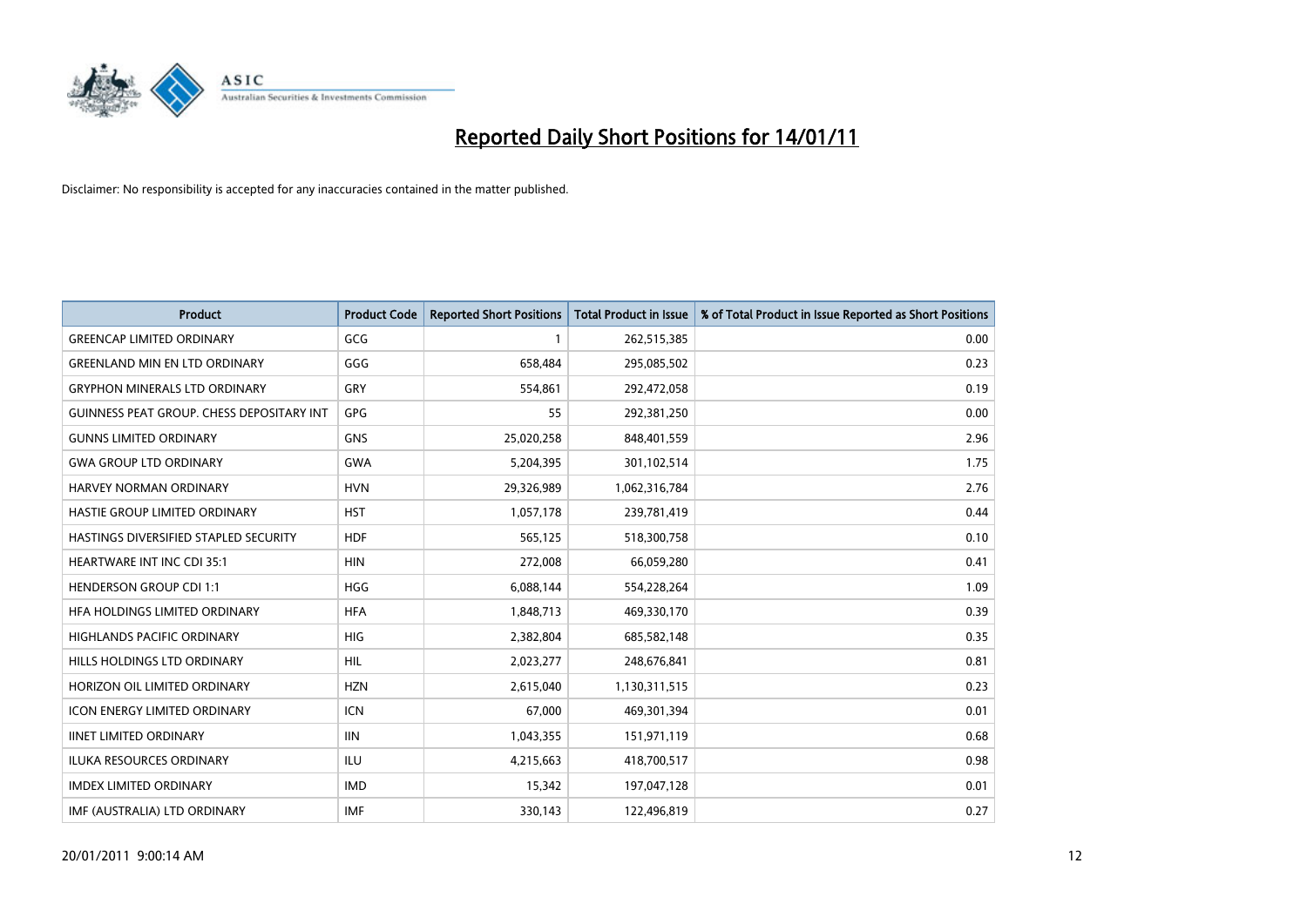

| <b>Product</b>                            | <b>Product Code</b> | <b>Reported Short Positions</b> | Total Product in Issue | % of Total Product in Issue Reported as Short Positions |
|-------------------------------------------|---------------------|---------------------------------|------------------------|---------------------------------------------------------|
| <b>IMX RESOURCES LTD ORDINARY</b>         | <b>IXR</b>          | 20,000                          | 262,612,803            | 0.01                                                    |
| <b>INCITEC PIVOT ORDINARY</b>             | IPL                 | 3,348,883                       | 1,628,730,107          | 0.21                                                    |
| <b>INDAGO RESOURCES LTD ORDINARY</b>      | <b>IDG</b>          | 8,179                           | 5,270,191              | 0.16                                                    |
| INDEPENDENCE GROUP ORDINARY               | <b>IGO</b>          | 626,888                         | 138,777,305            | 0.44                                                    |
| <b>INDOPHIL RESOURCES ORDINARY</b>        | <b>IRN</b>          | 376,347                         | 471,445,763            | 0.08                                                    |
| <b>INDUSTREA LIMITED ORDINARY</b>         | <b>IDL</b>          | 1,301,338                       | 363,878,295            | 0.35                                                    |
| <b>INFIGEN ENERGY STAPLED SECURITIES</b>  | <b>IFN</b>          | 6,142,061                       | 761,222,569            | 0.79                                                    |
| ING INDUSTRIAL FUND UNITS                 | <b>IIF</b>          | 8,845,132                       | 2,592,249,647          | 0.35                                                    |
| ING OFFICE FUND STAPLED SECURITIES        | <b>IOF</b>          | 7,430,957                       | 2,729,071,212          | 0.27                                                    |
| ING RE COM GROUP STAPLED SECURITIES       | <b>ILF</b>          | 9.075                           | 441,029,194            | 0.00                                                    |
| <b>INSURANCE AUSTRALIA ORDINARY</b>       | <b>IAG</b>          | 2,803,041                       | 2,079,034,021          | 0.11                                                    |
| <b>INTEGRA MINING LTD, ORDINARY</b>       | <b>IGR</b>          | 4,264,019                       | 757,692,394            | 0.57                                                    |
| <b>INTREPID MINES ORDINARY</b>            | <b>IAU</b>          | 1,976,281                       | 517,496,597            | 0.37                                                    |
| <b>INVOCARE LIMITED ORDINARY</b>          | <b>IVC</b>          | 1,019,216                       | 102,421,288            | 0.99                                                    |
| ION LIMITED ORDINARY                      | <b>ION</b>          | 164,453                         | 256,365,105            | 0.06                                                    |
| <b>IOOF HOLDINGS LTD ORDINARY</b>         | <b>IFL</b>          | 1,449,383                       | 229,794,395            | 0.64                                                    |
| <b>IRESS MARKET TECH. ORDINARY</b>        | <b>IRE</b>          | 2,121,519                       | 126,018,142            | 1.67                                                    |
| <b>IRON ORE HOLDINGS ORDINARY</b>         | <b>IOH</b>          | 43,752                          | 137,548,774            | 0.03                                                    |
| ISHARES GLOBAL 100 CDI 1:1                | <b>IOO</b>          | 6,709                           | 10,600,000             | 0.06                                                    |
| ISHARES MSCI AUS 200 ISHARES MSCI AUS 200 | IOZ                 | 46.666                          | 2,025,000              | 2.30                                                    |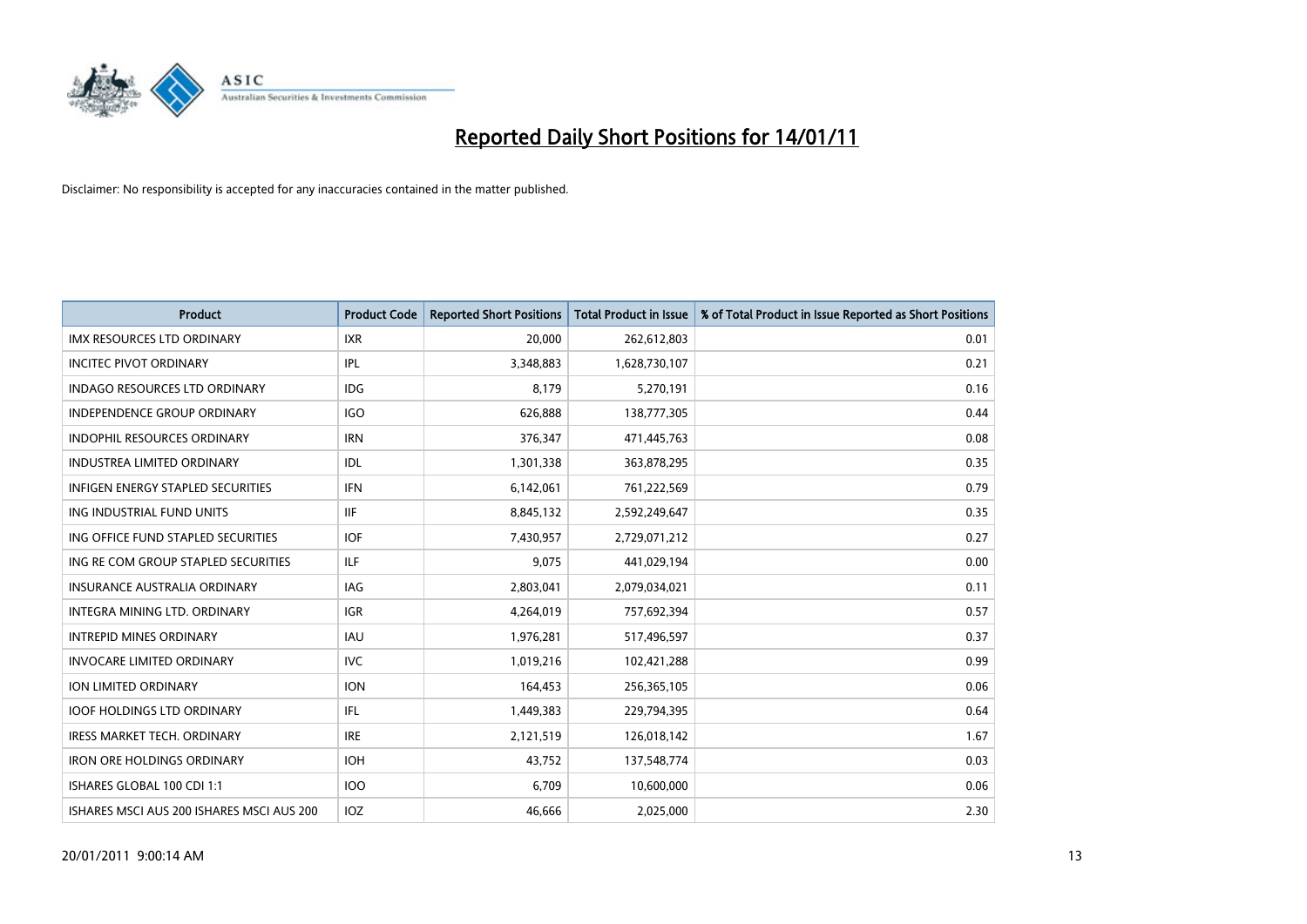

| <b>Product</b>                                  | <b>Product Code</b> | <b>Reported Short Positions</b> | <b>Total Product in Issue</b> | % of Total Product in Issue Reported as Short Positions |
|-------------------------------------------------|---------------------|---------------------------------|-------------------------------|---------------------------------------------------------|
| <b>ISHARES S&amp;P 500 CDI 1:1</b>              | <b>IVV</b>          | 7,819                           | 116,350,000                   | 0.01                                                    |
| ISHARES S&P ASIA 50 CDI 1:1                     | IAA                 | 10,602                          | 1,700,000                     | 0.62                                                    |
| ISHARES SMALL ORDS ISHARES SMALL ORDS           | <b>ISO</b>          | 24,610                          | 6,000,000                     | 0.41                                                    |
| <b>ISOFT GROUP LIMITED ORDINARY</b>             | <b>ISF</b>          | 4,974,202                       | 1,070,595,874                 | 0.45                                                    |
| <b>IVANHOE AUSTRALIA ORDINARY</b>               | <b>IVA</b>          | 315,000                         | 418,410,103                   | 0.07                                                    |
| <b>JABIRU METALS LTD ORDINARY</b>               | <b>IML</b>          | 86,544                          | 552,619,180                   | 0.01                                                    |
| <b>JAMES HARDIE INDUST CHESS DEPOSITARY INT</b> | <b>IHX</b>          | 17,765,541                      | 436,128,074                   | 4.05                                                    |
| <b>JAMESON RESOURCES ORDINARY</b>               | <b>JAL</b>          | 1,600,000                       | 95,828,865                    | 1.67                                                    |
| <b>JB HI-FI LIMITED ORDINARY</b>                | <b>IBH</b>          | 9,852,922                       | 109,223,945                   | 9.01                                                    |
| <b>KAGARA LTD ORDINARY</b>                      | KZL                 | 1,867,757                       | 707,789,717                   | 0.26                                                    |
| KAROON GAS AUSTRALIA ORDINARY                   | <b>KAR</b>          | 552,561                         | 217,295,769                   | 0.25                                                    |
| KATHMANDU HOLD LTD ORDINARY                     | <b>KMD</b>          | 872,043                         | 200,000,000                   | 0.43                                                    |
| <b>KEYBRIDGE CAPITAL ORDINARY</b>               | <b>KBC</b>          | 5,999                           | 172,070,564                   | 0.00                                                    |
| KIMBERLEY METALS LTD ORDINARY                   | KBL                 | 2,609                           | 161,356,672                   | 0.00                                                    |
| KINGSGATE CONSOLID, ORDINARY                    | <b>KCN</b>          | 1,828,828                       | 102,286,251                   | 1.81                                                    |
| KINGSROSE MINING LTD ORDINARY                   | <b>KRM</b>          | 222,368                         | 251,410,560                   | 0.09                                                    |
| LEIGHTON HOLDINGS ORDINARY                      | LEI                 | 5,427,118                       | 302,191,299                   | 1.80                                                    |
| LEND LEASE GROUP UNIT/ORD STAPLED               | LLC                 | 1,539,884                       | 565,558,754                   | 0.27                                                    |
| LINC ENERGY LTD ORDINARY                        | <b>LNC</b>          | 5,905,671                       | 502,519,400                   | 1.19                                                    |
| LYNAS CORPORATION ORDINARY                      | <b>LYC</b>          | 47,734,347                      | 1,662,499,093                 | 2.88                                                    |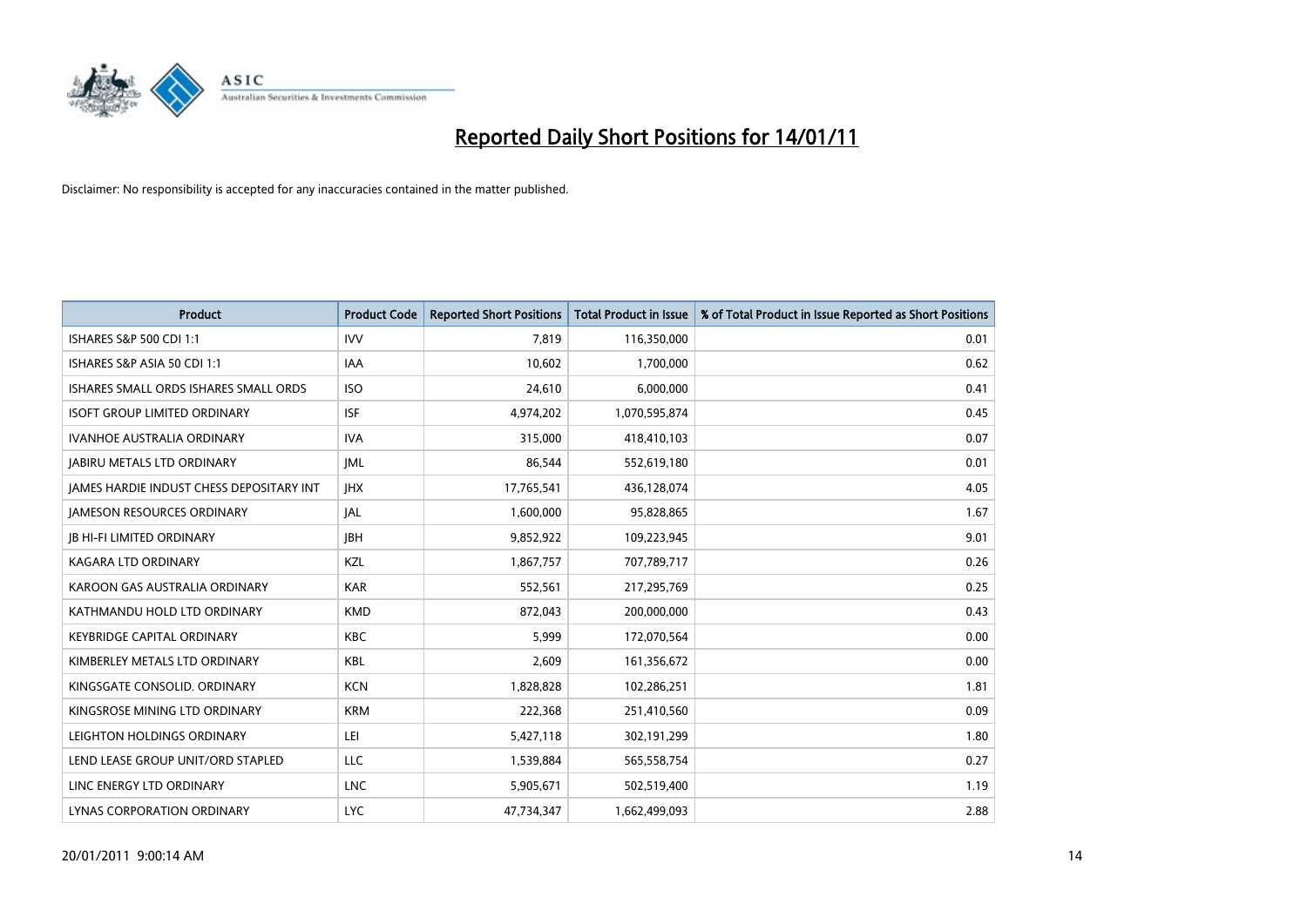

| <b>Product</b>                        | <b>Product Code</b> | <b>Reported Short Positions</b> | Total Product in Issue | % of Total Product in Issue Reported as Short Positions |
|---------------------------------------|---------------------|---------------------------------|------------------------|---------------------------------------------------------|
| M2 TELECOMMUNICATION ORDINARY         | <b>MTU</b>          | 900                             | 122,827,336            | 0.00                                                    |
| MACARTHUR COAL ORDINARY               | <b>MCC</b>          | 1,303,287                       | 299,476,903            | 0.43                                                    |
| <b>MACMAHON HOLDINGS ORDINARY</b>     | <b>MAH</b>          | 3,078,908                       | 733,711,705            | 0.41                                                    |
| MACQ ATLAS ROADS GRP ORDINARY STAPLED | <b>MOA</b>          | 4,660,008                       | 452,345,907            | 1.01                                                    |
| MACQUARIE GROUP LTD ORDINARY          | MQG                 | 5,123,775                       | 346,747,384            | 1.46                                                    |
| MAGMA METALS LTD. ORDINARY            | <b>MMW</b>          | 19,000                          | 195,605,923            | 0.01                                                    |
| <b>MANTRA RESOURCES ORDINARY</b>      | <b>MRU</b>          | 17,612                          | 133,329,188            | 0.01                                                    |
| MAP GROUP STAPLED US PROHIBIT.        | <b>MAP</b>          | 1,816,771                       | 1,861,210,782          | 0.09                                                    |
| <b>MATRIX C &amp; E LTD ORDINARY</b>  | <b>MCE</b>          | 67,645                          | 72,964,098             | 0.09                                                    |
| MCMILLAN SHAKESPEARE ORDINARY         | <b>MMS</b>          | 189,825                         | 67,919,101             | 0.28                                                    |
| MCPHERSON'S LTD ORDINARY              | <b>MCP</b>          | 17,139                          | 71,651,758             | 0.02                                                    |
| MEDUSA MINING LTD ORDINARY            | <b>MML</b>          | 2,533,805                       | 188,233,911            | 1.35                                                    |
| MELBOURNE IT LIMITED ORDINARY         | <b>MLB</b>          | 136,142                         | 80,031,955             | 0.17                                                    |
| MEO AUSTRALIA LTD ORDINARY            | <b>MEO</b>          | 1,727,491                       | 539,913,260            | 0.31                                                    |
| <b>MERMAID MARINE ORDINARY</b>        | <b>MRM</b>          | 251,546                         | 213,669,828            | 0.10                                                    |
| MESOBLAST LIMITED ORDINARY            | <b>MSB</b>          | 120,365                         | 252,645,506            | 0.05                                                    |
| METALS X LIMITED ORDINARY             | <b>MLX</b>          | 326,940                         | 1,365,661,782          | 0.03                                                    |
| METCASH LIMITED ORDINARY              | <b>MTS</b>          | 22,735,997                      | 768,801,639            | 2.97                                                    |
| METGASCO LIMITED ORDINARY             | <b>MEL</b>          | 235,435                         | 252,460,972            | 0.09                                                    |
| MICLYN EXP OFFSHR ORDINARY            | <b>MIO</b>          | 122,547                         | 271,700,000            | 0.04                                                    |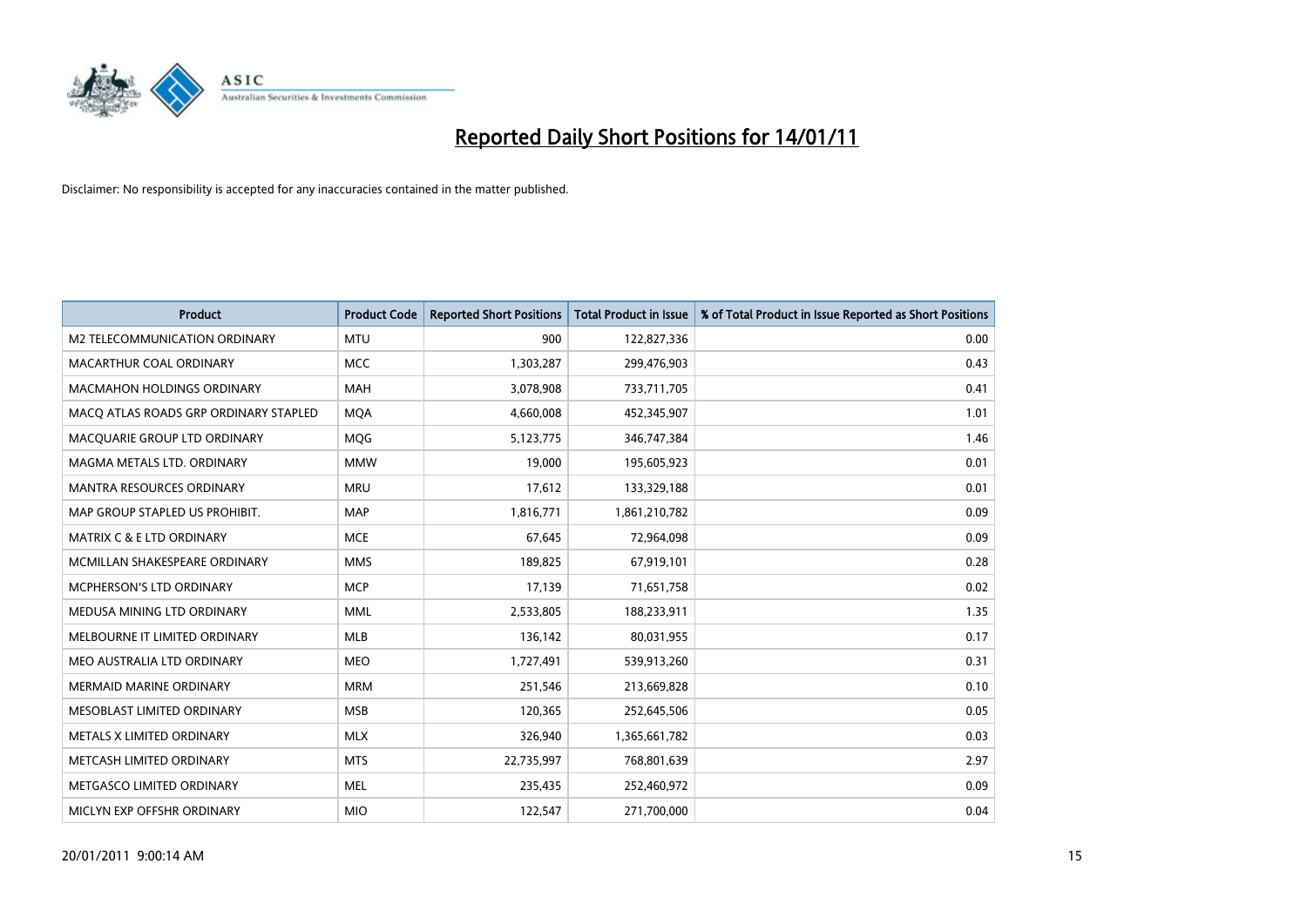

| <b>Product</b>                    | <b>Product Code</b> | <b>Reported Short Positions</b> | <b>Total Product in Issue</b> | % of Total Product in Issue Reported as Short Positions |
|-----------------------------------|---------------------|---------------------------------|-------------------------------|---------------------------------------------------------|
| MINARA RESOURCES ORDINARY         | <b>MRE</b>          | 8,814,122                       | 1,167,783,517                 | 0.75                                                    |
| MINCOR RESOURCES NL ORDINARY      | <b>MCR</b>          | 649,620                         | 200,608,804                   | 0.34                                                    |
| MINERAL DEPOSITS ORDINARY         | <b>MDL</b>          | 232,714                         | 60,768,582                    | 0.38                                                    |
| MINERAL RESOURCES. ORDINARY       | <b>MIN</b>          | 89,568                          | 168,219,485                   | 0.06                                                    |
| MIRABELA NICKEL LTD ORDINARY      | <b>MBN</b>          | 9,592,942                       | 491,561,237                   | 1.94                                                    |
| MIRVAC GROUP STAPLED SECURITIES   | <b>MGR</b>          | 5,194,767                       | 3,415,819,357                 | 0.16                                                    |
| MOLOPO ENERGY LTD ORDINARY        | <b>MPO</b>          | 1,345,013                       | 250,972,584                   | 0.54                                                    |
| MOLY MINES LIMITED ORDINARY       | <b>MOL</b>          | 130,000                         | 365,722,323                   | 0.04                                                    |
| MONADELPHOUS GROUP ORDINARY       | <b>MND</b>          | 418,087                         | 87,546,827                    | 0.46                                                    |
| MORTGAGE CHOICE LTD ORDINARY      | <b>MOC</b>          | 9                               | 119,948,255                   | 0.00                                                    |
| MOUNT GIBSON IRON ORDINARY        | MGX                 | 3,768,555                       | 1,082,570,693                 | 0.35                                                    |
| MULTIPLEX SITES SITES             | <b>MXUPA</b>        | 45                              | 4,500,000                     | 0.00                                                    |
| MURCHISON METALS LTD ORDINARY     | <b>MMX</b>          | 11,896,938                      | 435,884,268                   | 2.72                                                    |
| <b>MYER HOLDINGS LTD ORDINARY</b> | <b>MYR</b>          | 16,798,967                      | 582,297,884                   | 2.86                                                    |
| <b>MYSTATE LIMITED ORDINARY</b>   | <b>MYS</b>          | 1,400                           | 67,439,158                    | 0.00                                                    |
| NATIONAL AUST. BANK ORDINARY      | <b>NAB</b>          | 10,137,161                      | 2,169,575,514                 | 0.46                                                    |
| NATURAL FUEL LIMITED ORDINARY     | <b>NFL</b>          |                                 | 721,912                       | 0.00                                                    |
| NAVITAS LIMITED ORDINARY          | <b>NVT</b>          | 1,761,255                       | 368,766,367                   | 0.45                                                    |
| NEPTUNE MARINE ORDINARY           | <b>NMS</b>          | 1,564,724                       | 442,245,734                   | 0.35                                                    |
| NEW HOPE CORPORATION ORDINARY     | <b>NHC</b>          | 675,627                         | 830,230,549                   | 0.08                                                    |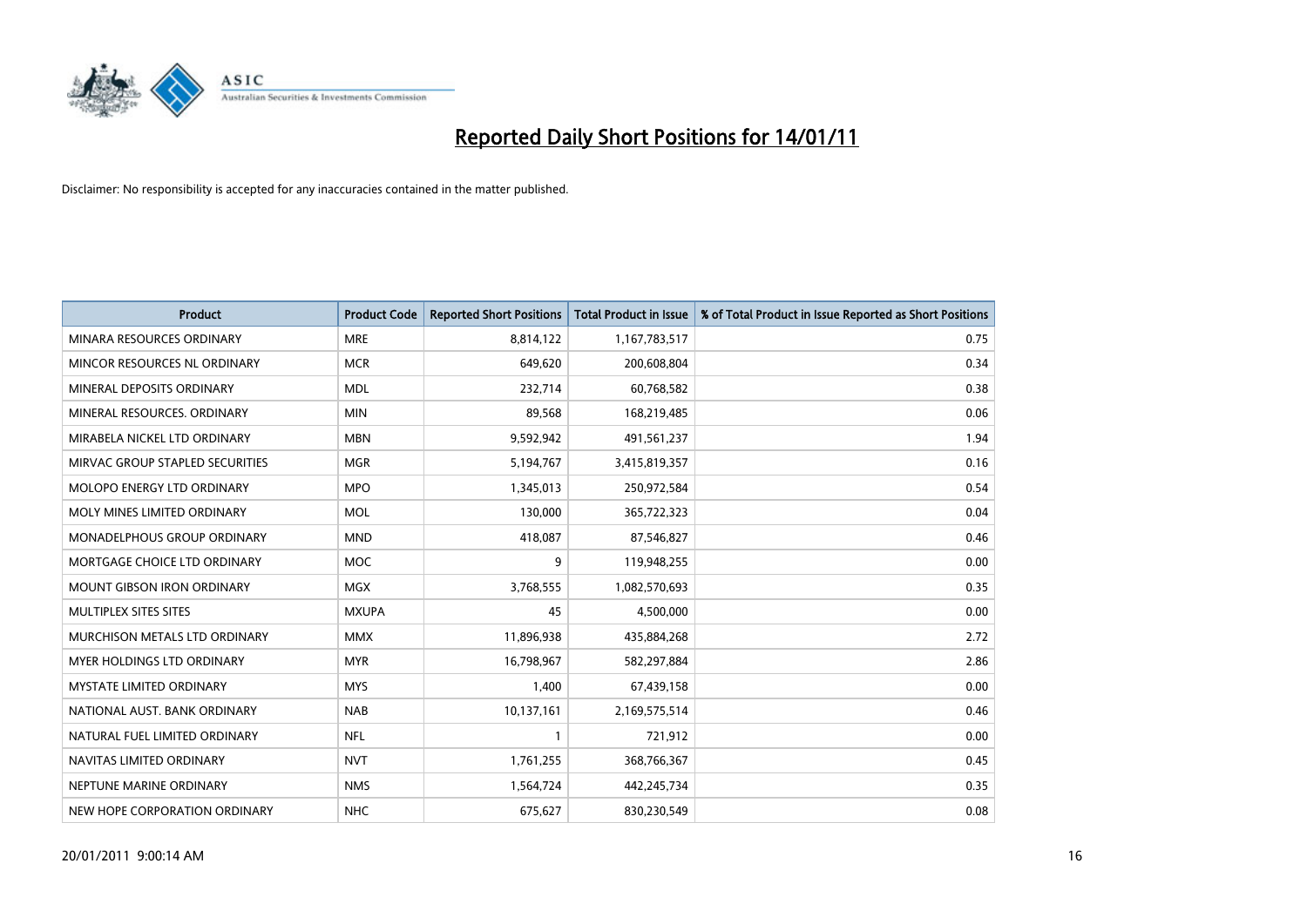

| <b>Product</b>                        | <b>Product Code</b> | <b>Reported Short Positions</b> | <b>Total Product in Issue</b> | % of Total Product in Issue Reported as Short Positions |
|---------------------------------------|---------------------|---------------------------------|-------------------------------|---------------------------------------------------------|
| NEWCREST MINING ORDINARY              | <b>NCM</b>          | 3,495,938                       | 765,211,675                   | 0.43                                                    |
| NEWS CORP A NON-VOTING CDI            | <b>NWSLV</b>        | 207,239                         | 1,828,217,244                 | 0.01                                                    |
| NEWS CORP B VOTING CDI                | <b>NWS</b>          | 7,121,764                       | 798,520,953                   | 0.91                                                    |
| NEXBIS LIMITED ORDINARY               | <b>NBS</b>          | 63,733                          | 798,356,704                   | 0.01                                                    |
| NEXUS ENERGY LIMITED ORDINARY         | <b>NXS</b>          | 5,931,406                       | 1,020,257,304                 | 0.59                                                    |
| NIB HOLDINGS LIMITED ORDINARY         | <b>NHF</b>          | 11,198                          | 466,777,666                   | 0.00                                                    |
| NICK SCALI LIMITED ORDINARY           | <b>NCK</b>          | 35,846                          | 81,000,000                    | 0.04                                                    |
| NIDO PETROLEUM ORDINARY               | <b>NDO</b>          | 150,043                         | 1,340,630,321                 | 0.01                                                    |
| NKWE PLATINUM 10C US COMMON           | <b>NKP</b>          | 143,173                         | 559,651,184                   | 0.03                                                    |
| NOBLE MINERAL RES ORDINARY            | <b>NMG</b>          | 205,729                         | 375, 333, 438                 | 0.05                                                    |
| NORTHERN CREST ORDINARY               | <b>NOC</b>          | 24,345                          | 116,074,781                   | 0.02                                                    |
| NORTHERN IRON LTD ORDINARY            | <b>NFE</b>          | 1,319,216                       | 336,084,863                   | 0.39                                                    |
| NRW HOLDINGS LIMITED ORDINARY         | <b>NWH</b>          | 827,143                         | 251,223,000                   | 0.32                                                    |
| NUFARM LIMITED ORDINARY               | <b>NUF</b>          | 5,984,870                       | 261,833,005                   | 2.29                                                    |
| NUPLEX INDUSTRIES ORDINARY            | <b>NPX</b>          | 88,106                          | 195,060,783                   | 0.05                                                    |
| OAKTON LIMITED ORDINARY               | <b>OKN</b>          | 774,969                         | 93,674,235                    | 0.83                                                    |
| OCEANAGOLD CORP. CHESS DEPOSITARY INT | <b>OGC</b>          | 826,947                         | 262,062,610                   | 0.31                                                    |
| OCEANIA CAPITAL LTD ORDINARY          | <b>OCP</b>          | 2,500                           | 91,921,295                    | 0.00                                                    |
| OIL SEARCH LTD ORDINARY               | OSH                 | 6,934,296                       | 1,312,888,303                 | 0.54                                                    |
| OM HOLDINGS LIMITED ORDINARY          | OMH                 | 3,106,052                       | 503,085,150                   | 0.62                                                    |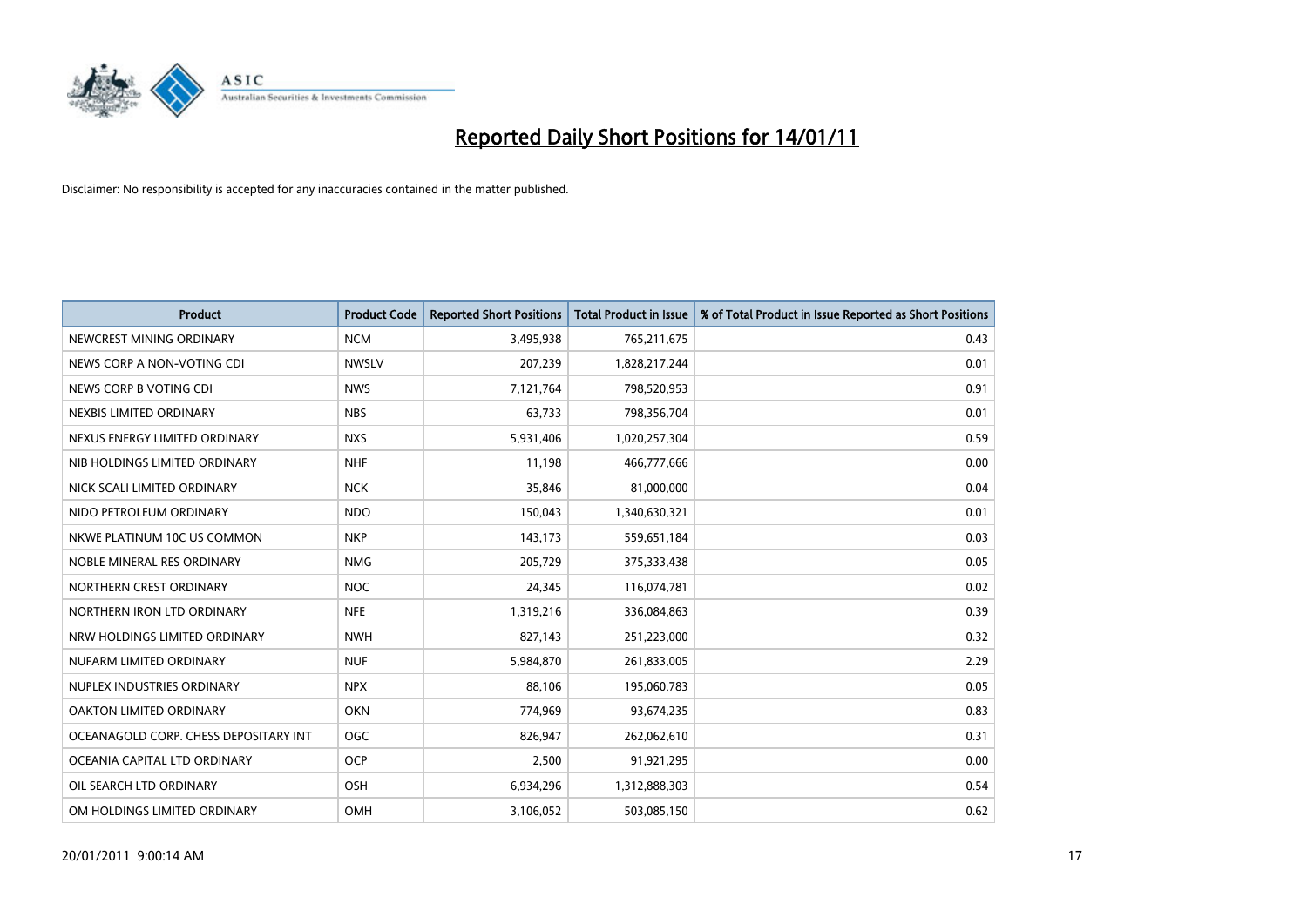

| <b>Product</b>                   | <b>Product Code</b> | <b>Reported Short Positions</b> | <b>Total Product in Issue</b> | % of Total Product in Issue Reported as Short Positions |
|----------------------------------|---------------------|---------------------------------|-------------------------------|---------------------------------------------------------|
| <b>ONESTEEL LIMITED ORDINARY</b> | OST                 | 13,158,739                      | 1,334,723,421                 | 0.95                                                    |
| ORICA LIMITED ORDINARY           | ORI                 | 1,460,773                       | 363,189,836                   | 0.39                                                    |
| ORIGIN ENERGY ORDINARY           | <b>ORG</b>          | 3,045,518                       | 884,833,512                   | 0.33                                                    |
| OROCOBRE LIMITED ORDINARY        | <b>ORE</b>          | 40,242                          | 91,181,996                    | 0.05                                                    |
| OROTONGROUP LIMITED ORDINARY     | ORL                 | 8,901                           | 40,880,902                    | 0.02                                                    |
| OTTO ENERGY LIMITED ORDINARY     | <b>OEL</b>          | 109,204                         | 1,134,540,071                 | 0.01                                                    |
| OZ MINERALS ORDINARY             | OZL                 | 21,892,399                      | 3,238,546,504                 | 0.65                                                    |
| <b>PACIFIC BRANDS ORDINARY</b>   | <b>PBG</b>          | 3,643,290                       | 931,386,248                   | 0.40                                                    |
| PACIFIC NIUGINI LTD ORDINARY     | PNR                 | 2,417                           | 236,951,589                   | 0.00                                                    |
| PALADIN ENERGY LTD ORDINARY      | <b>PDN</b>          | 21,135,533                      | 725,357,086                   | 2.89                                                    |
| PANAUST LIMITED ORDINARY         | <b>PNA</b>          | 8,583,301                       | 2,955,176,819                 | 0.29                                                    |
| PANORAMIC RESOURCES ORDINARY     | PAN                 | 1,311,872                       | 206,500,342                   | 0.63                                                    |
| PAPERLINX LIMITED ORDINARY       | <b>PPX</b>          | 20,355,943                      | 603,580,761                   | 3.37                                                    |
| PATTIES FOODS LTD ORDINARY       | PFL                 |                                 | 138,908,853                   | 0.00                                                    |
| PEET LIMITED ORDINARY            | <b>PPC</b>          | 122,024                         | 302,965,804                   | 0.04                                                    |
| PENINSULA ENERGY LTD ORDINARY    | <b>PEN</b>          | 760,000                         | 1,943,189,657                 | 0.04                                                    |
| PERILYA LIMITED ORDINARY         | PEM                 | 484,701                         | 526,075,563                   | 0.08                                                    |
| PERPETUAL LIMITED ORDINARY       | PPT                 | 2,263,987                       | 44,140,166                    | 5.15                                                    |
| PERSEUS MINING LTD ORDINARY      | PRU                 | 814,887                         | 422,837,088                   | 0.19                                                    |
| PETSEC ENERGY ORDINARY           | <b>PSA</b>          | 223,332                         | 231,283,622                   | 0.10                                                    |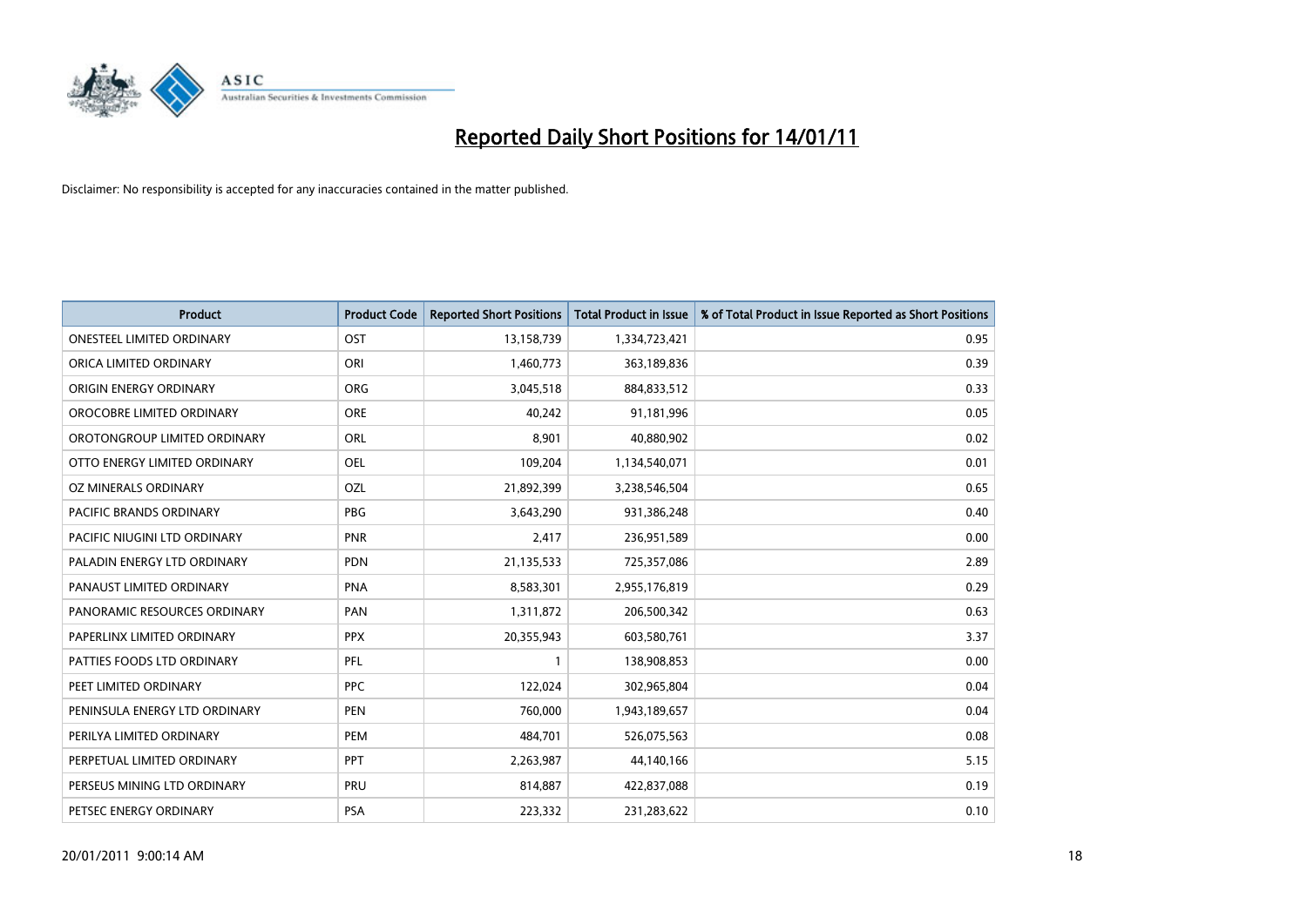

| <b>Product</b>                       | <b>Product Code</b> | <b>Reported Short Positions</b> | <b>Total Product in Issue</b> | % of Total Product in Issue Reported as Short Positions |
|--------------------------------------|---------------------|---------------------------------|-------------------------------|---------------------------------------------------------|
| PHARMAXIS LTD ORDINARY               | <b>PXS</b>          | 1,145,680                       | 226,127,809                   | 0.51                                                    |
| PHOTON GROUP LTD ORDINARY            | <b>PGA</b>          | 250,510                         | 1,540,543,357                 | 0.02                                                    |
| PIKE RIVER COAL ORDINARY             | <b>PRC</b>          | 257,595                         | 405,513,933                   | 0.06                                                    |
| PLATINUM ASSET ORDINARY              | <b>PTM</b>          | 6,030,780                       | 561,347,878                   | 1.05                                                    |
| PLATINUM AUSTRALIA ORDINARY          | <b>PLA</b>          | 6,302,625                       | 392,430,039                   | 1.61                                                    |
| PLATINUM CAPITAL LTD ORDINARY        | <b>PMC</b>          |                                 | 163,732,888                   | 0.00                                                    |
| PLUTON RESOURCES ORDINARY            | <b>PLV</b>          | 34,934                          | 179,457,362                   | 0.02                                                    |
| PMP LIMITED ORDINARY                 | <b>PMP</b>          | 183,871                         | 335,338,483                   | 0.04                                                    |
| PORT BOUVARD LIMITED ORDINARY        | PBD                 | 6.754                           | 593,868,295                   | 0.00                                                    |
| PREMIER INVESTMENTS ORDINARY         | <b>PMV</b>          | 225,140                         | 155,030,045                   | 0.14                                                    |
| PRIMARY HEALTH CARE ORDINARY         | <b>PRY</b>          | 8,415,619                       | 496,043,188                   | 1.70                                                    |
| PRIME INFR GROUP. STAPLED SECURITIES | PIH                 | 308,735                         | 351,776,795                   | 0.09                                                    |
| PRIME MEDIA GRP LTD ORDINARY         | PRT                 | 2                               | 366,330,303                   | 0.00                                                    |
| PROGEN PHARMACEUTIC ORDINARY         | <b>PGL</b>          | 151,596                         | 24,709,097                    | 0.61                                                    |
| PROGRAMMED ORDINARY                  | PRG                 | 420,567                         | 118,169,908                   | 0.35                                                    |
| <b>PSIVIDA CORP CDI 1:1</b>          | <b>PVA</b>          | 6,878                           | 7,656,004                     | 0.09                                                    |
| <b>QANTAS AIRWAYS ORDINARY</b>       | QAN                 | 21,582,349                      | 2,265,123,620                 | 0.95                                                    |
| <b>OBE INSURANCE GROUP ORDINARY</b>  | <b>OBE</b>          | 17, 177, 324                    | 1,051,710,910                 | 1.63                                                    |
| OR NATIONAL LIMITED ORDINARY         | <b>ORN</b>          | 20,105,804                      | 2,440,000,000                 | 0.81                                                    |
| RAMELIUS RESOURCES ORDINARY          | <b>RMS</b>          | 51,018                          | 291,208,795                   | 0.01                                                    |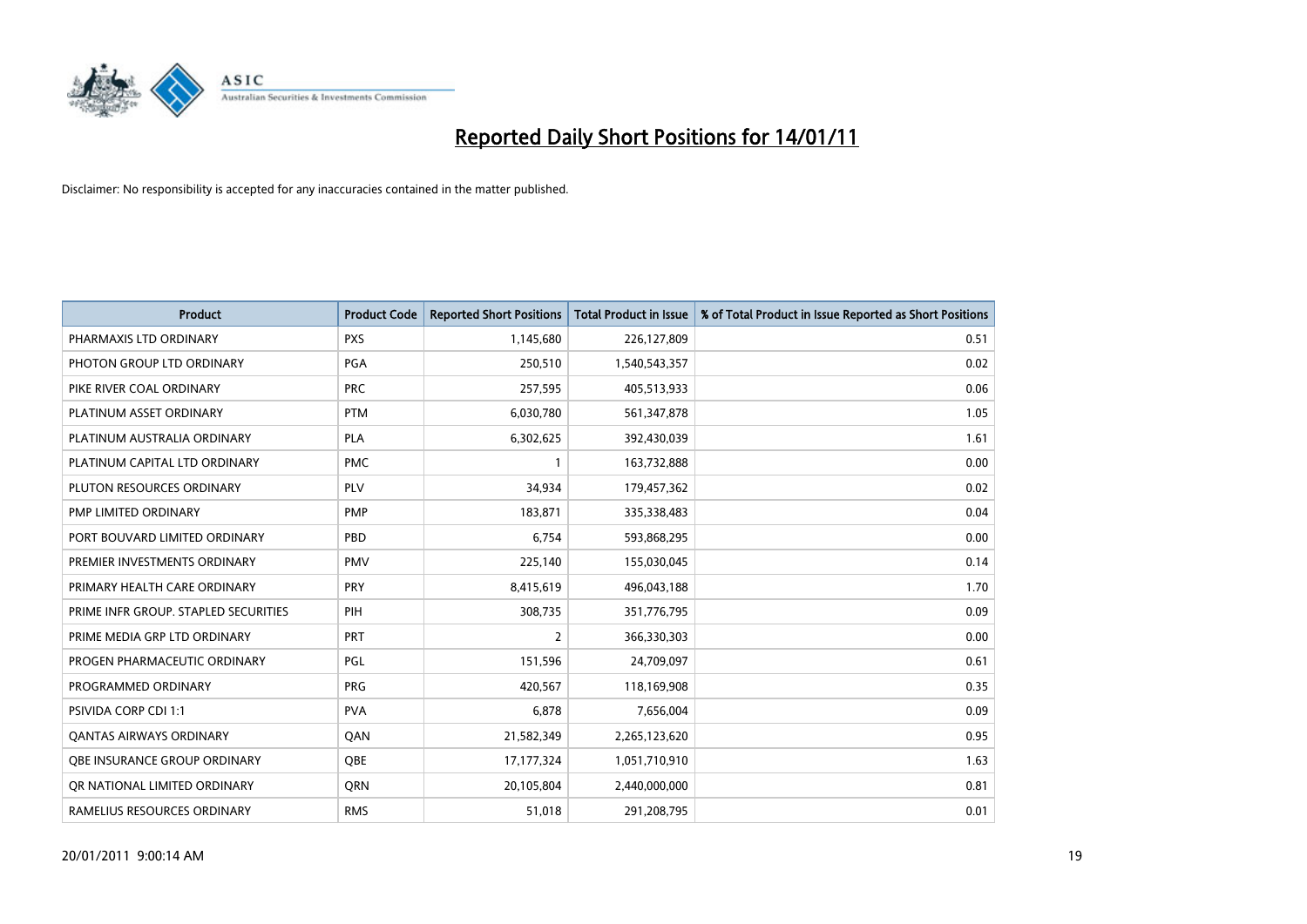

| <b>Product</b>                     | <b>Product Code</b> | <b>Reported Short Positions</b> | <b>Total Product in Issue</b> | % of Total Product in Issue Reported as Short Positions |
|------------------------------------|---------------------|---------------------------------|-------------------------------|---------------------------------------------------------|
| RAMSAY HEALTH CARE ORDINARY        | <b>RHC</b>          | 2,145,166                       | 202,081,252                   | 1.06                                                    |
| RANGE RESOURCES LTD ORDINARY       | <b>RRS</b>          | 1,249,277                       | 1,221,149,147                 | 0.10                                                    |
| <b>RCR TOMLINSON ORDINARY</b>      | <b>RCR</b>          | 68,067                          | 131,892,672                   | 0.05                                                    |
| <b>REA GROUP ORDINARY</b>          | <b>REA</b>          | 29,569                          | 129,691,280                   | 0.01                                                    |
| <b>RECKON LIMITED ORDINARY</b>     | <b>RKN</b>          | 1,986                           | 133,384,060                   | 0.00                                                    |
| <b>RED FORK ENERGY ORDINARY</b>    | <b>RFE</b>          | 7,696                           | 139,535,000                   | 0.01                                                    |
| REDFLEX HOLDINGS ORDINARY          | <b>RDF</b>          | 858                             | 110,345,599                   | 0.00                                                    |
| REED RESOURCES LTD ORDINARY        | <b>RDR</b>          | 268,205                         | 192,271,768                   | 0.14                                                    |
| REGIS RESOURCES ORDINARY           | <b>RRL</b>          | 1,037,608                       | 430,053,915                   | 0.22                                                    |
| RESMED INC CDI 10:1                | <b>RMD</b>          | 7,702,717                       | 1,516,163,980                 | 0.52                                                    |
| <b>RESOLUTE MINING ORDINARY</b>    | <b>RSG</b>          | 1,690,907                       | 464,925,930                   | 0.37                                                    |
| RESOURCE GENERATION ORDINARY       | <b>RES</b>          | 180,369                         | 243,900,530                   | 0.07                                                    |
| REVERSE CORP LIMITED ORDINARY      | <b>REF</b>          | 25,141                          | 92,382,175                    | 0.03                                                    |
| REX MINERALS LIMITED ORDINARY      | <b>RXM</b>          | 120,000                         | 150,296,760                   | 0.08                                                    |
| RHG LIMITED ORDINARY               | <b>RHG</b>          | 59,675                          | 318,745,978                   | 0.01                                                    |
| <b>RIDLEY CORPORATION ORDINARY</b> | <b>RIC</b>          | 53.946                          | 307,817,071                   | 0.02                                                    |
| RIO TINTO LIMITED ORDINARY         | <b>RIO</b>          | 14,492,483                      | 435,758,720                   | 3.32                                                    |
| RIVERCITY MOTORWAY STAPLED         | <b>RCY</b>          | 132,000                         | 957,010,115                   | 0.01                                                    |
| RIVERSDALE MINING ORDINARY         | <b>RIV</b>          | 1,316,772                       | 236,696,188                   | 0.55                                                    |
| ROC OIL COMPANY ORDINARY           | <b>ROC</b>          | 5,687,299                       | 713,154,560                   | 0.80                                                    |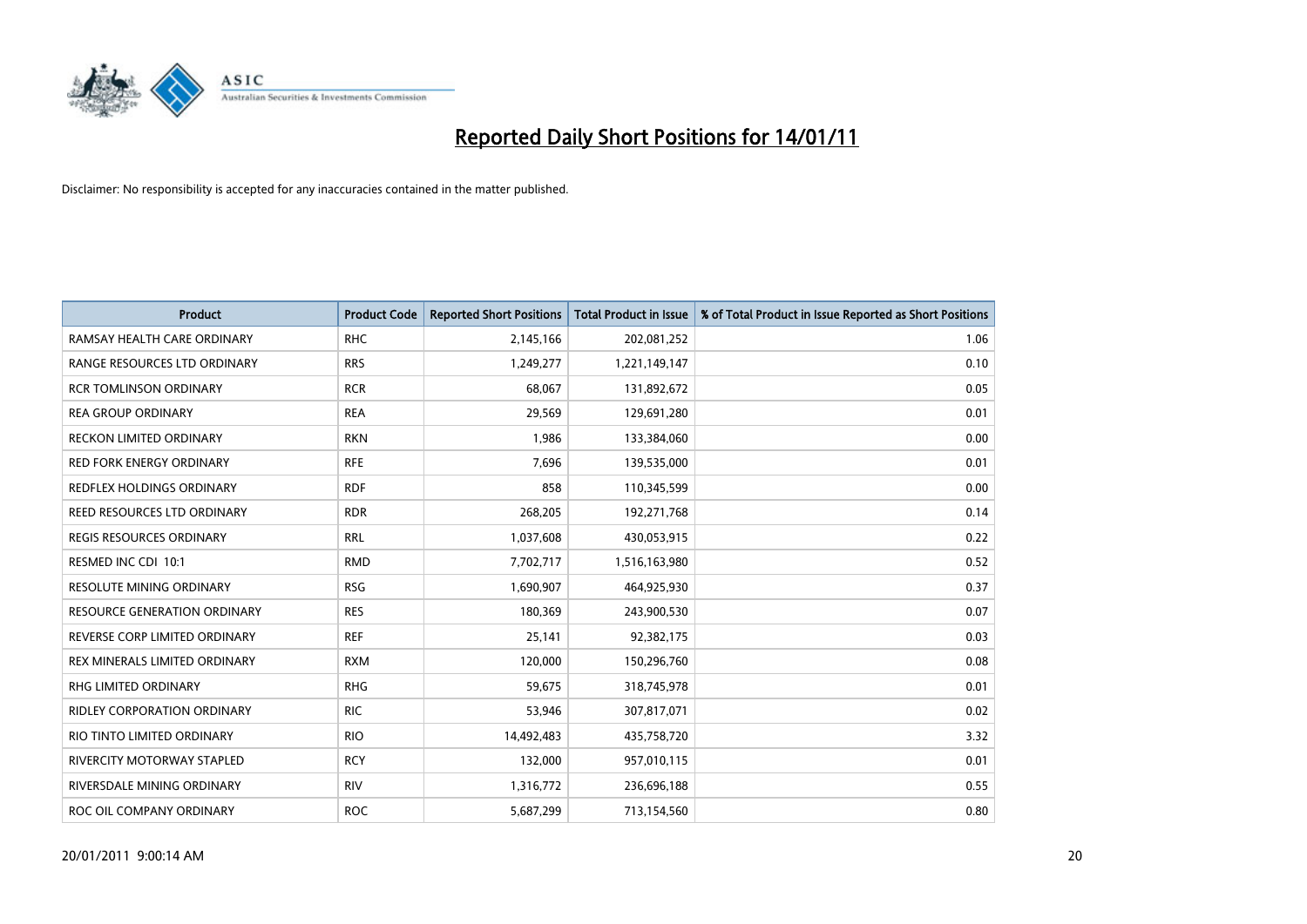

| <b>Product</b>                           | <b>Product Code</b> | <b>Reported Short Positions</b> | <b>Total Product in Issue</b> | % of Total Product in Issue Reported as Short Positions |
|------------------------------------------|---------------------|---------------------------------|-------------------------------|---------------------------------------------------------|
| ROYAL RESOURCES ORDINARY                 | <b>ROY</b>          | 47,437                          | 261,758,697                   | 0.02                                                    |
| RP DATA LTD ORDINARY                     | <b>RPX</b>          | 672,263                         | 149,246,421                   | 0.45                                                    |
| <b>RURALCO HOLDINGS ORDINARY</b>         | <b>RHL</b>          | 91,506                          | 55,019,284                    | 0.17                                                    |
| SAI GLOBAL LIMITED ORDINARY              | SAI                 | 177,266                         | 197,910,346                   | 0.08                                                    |
| SALMAT LIMITED ORDINARY                  | <b>SLM</b>          | 79,667                          | 159,749,049                   | 0.05                                                    |
| SANDFIRE RESOURCES ORDINARY              | <b>SFR</b>          | 18,420                          | 148, 167, 539                 | 0.01                                                    |
| <b>SANTOS LTD ORDINARY</b>               | <b>STO</b>          | 3,901,618                       | 874,177,027                   | 0.42                                                    |
| SARACEN MINERAL ORDINARY                 | <b>SAR</b>          | 403,663                         | 492,151,415                   | 0.07                                                    |
| SEDGMAN LIMITED ORDINARY                 | <b>SDM</b>          | 322,929                         | 207,997,898                   | 0.15                                                    |
| SEEK LIMITED ORDINARY                    | <b>SEK</b>          | 2,716,012                       | 336,584,488                   | 0.78                                                    |
| SELECT HARVESTS ORDINARY                 | SHV                 | 367                             | 55,667,043                    | 0.00                                                    |
| SENETAS CORPORATION ORDINARY             | <b>SEN</b>          | 756,999                         | 463,105,195                   | 0.16                                                    |
| SERVCORP LIMITED ORDINARY                | SRV                 | 152,480                         | 98,440,807                    | 0.15                                                    |
| SERVICE STREAM ORDINARY                  | <b>SSM</b>          | 344,663                         | 283,418,867                   | 0.12                                                    |
| SEVEN GROUP HOLDINGS ORDINARY            | <b>SVW</b>          | 213,891                         | 305,410,281                   | 0.06                                                    |
| SIGMA PHARMACEUTICAL ORDINARY            | <b>SIP</b>          | 10,857,137                      | 1,178,626,572                 | 0.94                                                    |
| SILEX SYSTEMS ORDINARY                   | <b>SLX</b>          | 178,522                         | 166,106,391                   | 0.10                                                    |
| SILVER LAKE RESOURCE ORDINARY            | <b>SLR</b>          | 269,133                         | 178,882,838                   | 0.15                                                    |
| SIMS METAL MGMT LTD ORDINARY             | SGM                 | 3,682,489                       | 204,921,757                   | 1.81                                                    |
| SINGAPORE TELECOMM. CHESS DEPOSITARY INT | SGT                 | 3,489,832                       | 323,457,097                   | 1.06                                                    |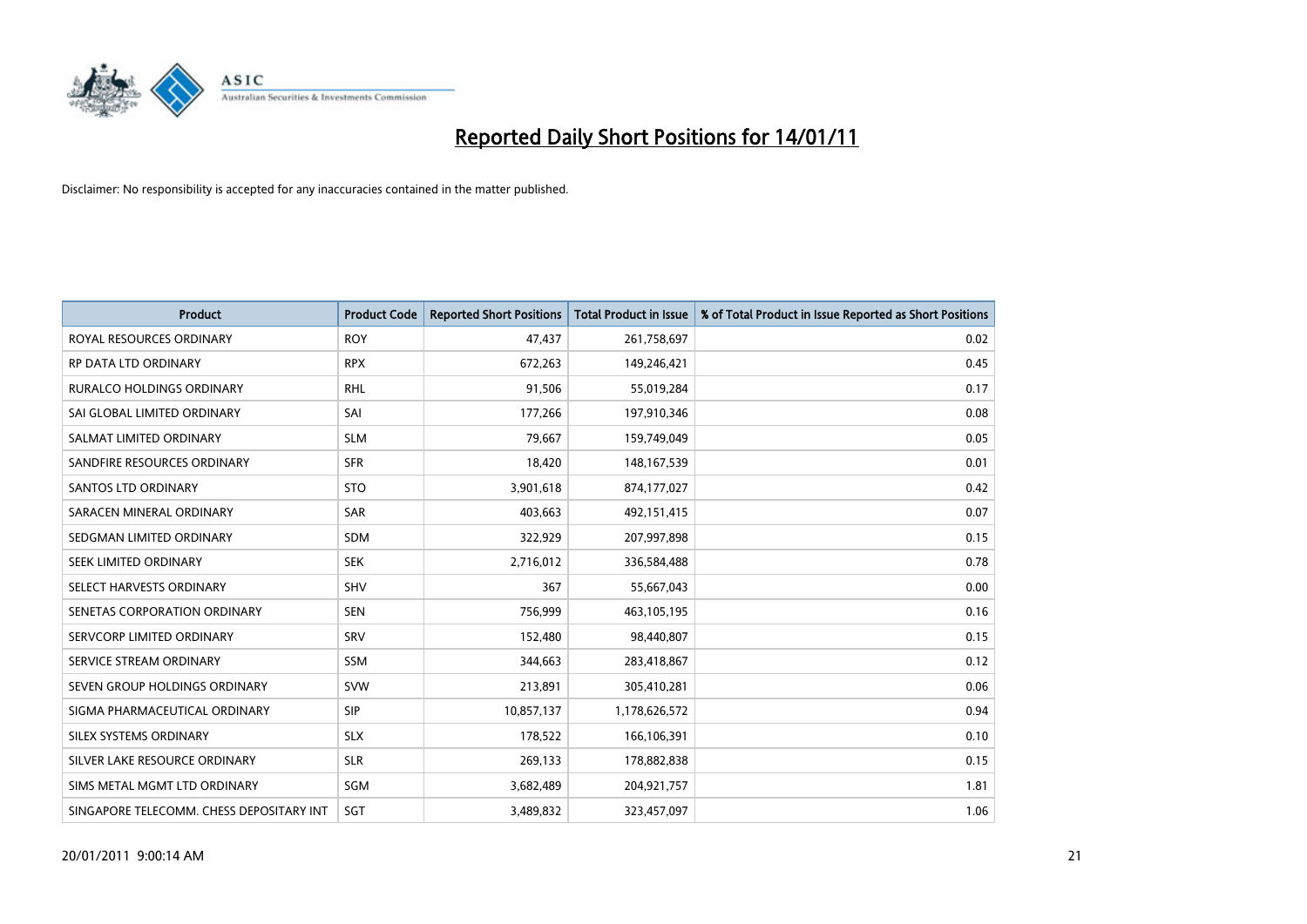

| <b>Product</b>                           | <b>Product Code</b> | <b>Reported Short Positions</b> | <b>Total Product in Issue</b> | % of Total Product in Issue Reported as Short Positions |
|------------------------------------------|---------------------|---------------------------------|-------------------------------|---------------------------------------------------------|
| SKILLED GROUP LTD ORDINARY               | <b>SKE</b>          | 187,816                         | 190,738,408                   | 0.09                                                    |
| SKY CITY ENTERTAIN, ORDINARY             | <b>SKC</b>          | 3,130,742                       | 575,114,687                   | 0.54                                                    |
| <b>SKY NETWORK ORDINARY</b>              | <b>SKT</b>          | 244,685                         | 389,139,785                   | 0.06                                                    |
| SMS MANAGEMENT, ORDINARY                 | <b>SMX</b>          | 28,251                          | 67,661,358                    | 0.05                                                    |
| SONIC HEALTHCARE ORDINARY                | <b>SHL</b>          | 3,515,432                       | 388,429,875                   | 0.92                                                    |
| SOUL PATTINSON (W.H) ORDINARY            | SOL                 | 29,309                          | 238,640,580                   | 0.01                                                    |
| SP AUSNET STAPLED SECURITIES             | SPN                 | 8,720,112                       | 2,795,115,439                 | 0.30                                                    |
| SPARK INFRASTRUCTURE STAPLED NOTE & UNIT | SKI                 | 9,149,691                       | 1,326,734,264                 | 0.69                                                    |
| SPDR 200 FUND ETF UNITS                  | <b>STW</b>          | 8                               | 58,239,159                    | 0.00                                                    |
| SPECIALTY FASHION ORDINARY               | <b>SFH</b>          | 1,453,423                       | 191,268,264                   | 0.75                                                    |
| SPHERE MINERALS LTD ORDINARY             | <b>SPH</b>          | 7,507                           | 171,348,151                   | 0.00                                                    |
| SPOTLESS GROUP LTD ORDINARY              | SPT                 | 2,767,664                       | 261,070,153                   | 1.06                                                    |
| ST BARBARA LIMITED ORDINARY              | SBM                 | 2,675,563                       | 325,615,389                   | 0.83                                                    |
| STAGING CONNECTIONS ORDINARY             | <b>STG</b>          | 2,917,189                       | 78,317,726                    | 3.72                                                    |
| STANMORE COAL LTD ORDINARY               | <b>SMR</b>          | 17.231                          | 86,750,738                    | 0.02                                                    |
| STH AMERICAN COR LTD ORDINARY            | SAY                 | 9,200                           | 233,651,371                   | 0.00                                                    |
| STHN CROSS MEDIA ORDINARY                | SXL                 | 467,480                         | 378,827,750                   | 0.11                                                    |
| STOCKLAND UNITS/ORD STAPLED              | SGP                 | 10,759,830                      | 2,383,036,717                 | 0.44                                                    |
| <b>STRAITS RESOURCES ORDINARY</b>        | SRL                 | 3,142,720                       | 255,203,613                   | 1.21                                                    |
| STW COMMUNICATIONS ORDINARY              | SGN                 | 334,665                         | 364,310,964                   | 0.09                                                    |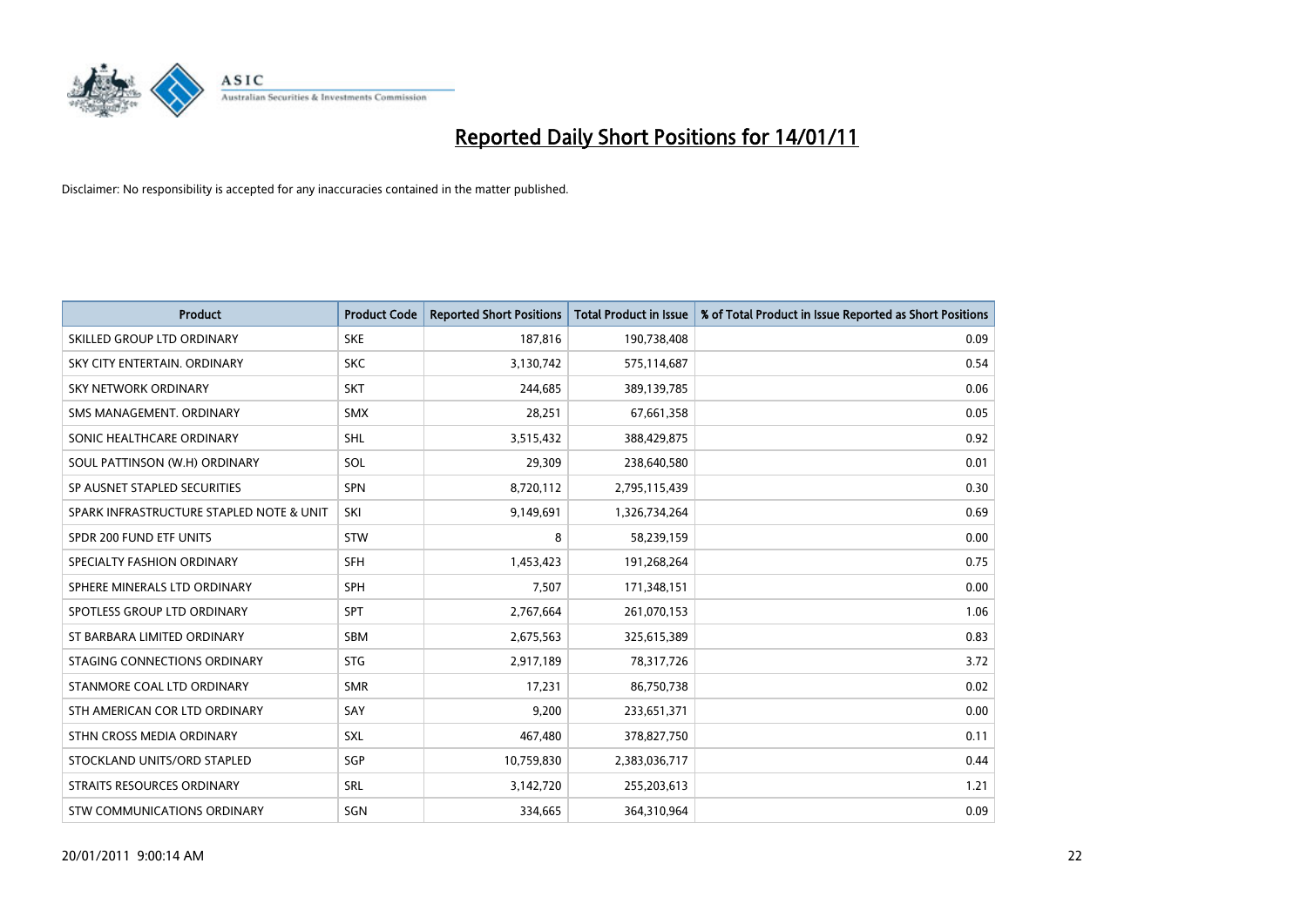

| <b>Product</b>                      | <b>Product Code</b> | <b>Reported Short Positions</b> | <b>Total Product in Issue</b> | % of Total Product in Issue Reported as Short Positions |
|-------------------------------------|---------------------|---------------------------------|-------------------------------|---------------------------------------------------------|
| <b>SUNCORP GROUP LTD ORDINARY</b>   | <b>SUN</b>          | 3,763,695                       | 1,281,390,524                 | 0.29                                                    |
| SUNDANCE RESOURCES ORDINARY         | <b>SDL</b>          | 13,478,666                      | 2,711,645,932                 | 0.50                                                    |
| SUNLAND GROUP LTD ORDINARY          | <b>SDG</b>          | 70.519                          | 226,093,183                   | 0.02                                                    |
| SUPER RET REP LTD ORDINARY          | SUL                 | 126,357                         | 129,002,619                   | 0.10                                                    |
| <b>SWICK MINING ORDINARY</b>        | <b>SWK</b>          | 1,548                           | 236,724,970                   | 0.00                                                    |
| SYMEX HOLDINGS ORDINARY             | <b>SYM</b>          | 6,633                           | 125,037,628                   | 0.01                                                    |
| TABCORP HOLDINGS LTD ORDINARY       | <b>TAH</b>          | 1,254,079                       | 684,918,140                   | 0.18                                                    |
| <b>TALENT2 INTERNATION ORDINARY</b> | <b>TWO</b>          | $\overline{7}$                  | 141,694,125                   | 0.00                                                    |
| <b>TANAMI GOLD NL ORDINARY</b>      | <b>TAM</b>          | 22,601                          | 260,947,676                   | 0.01                                                    |
| TAP OIL LIMITED ORDINARY            | <b>TAP</b>          | 89,302                          | 240,967,311                   | 0.04                                                    |
| TASSAL GROUP LIMITED ORDINARY       | <b>TGR</b>          | 30,432                          | 146,304,404                   | 0.01                                                    |
| <b>TATTS GROUP LTD ORDINARY</b>     | <b>TTS</b>          | 7,913,063                       | 1,300,888,465                 | 0.61                                                    |
| TECHNOLOGY ONE ORDINARY             | <b>TNE</b>          | 12                              | 303,098,455                   | 0.00                                                    |
| TELECOM CORPORATION ORDINARY        | <b>TEL</b>          | 13,309,048                      | 1,924,622,088                 | 0.69                                                    |
| TELSTRA CORPORATION, ORDINARY       | <b>TLS</b>          | 9,907,269                       | 12,443,074,357                | 0.07                                                    |
| TEN NETWORK HOLDINGS ORDINARY       | <b>TEN</b>          | 14,512,749                      | 1,045,236,720                 | 1.41                                                    |
| TERANGA GOLD CORP CDI 1:1           | <b>TGZ</b>          | 85,918                          | 156,154,864                   | 0.05                                                    |
| TERRAMIN AUSTRALIA. ORDINARY        | <b>TZN</b>          | 2,931                           | 167,315,574                   | 0.00                                                    |
| TFS CORPORATION LTD ORDINARY        | <b>TFC</b>          | 64,248                          | 227,360,909                   | 0.02                                                    |
| THE REJECT SHOP ORDINARY            | <b>TRS</b>          | 267,035                         | 26,033,570                    | 1.04                                                    |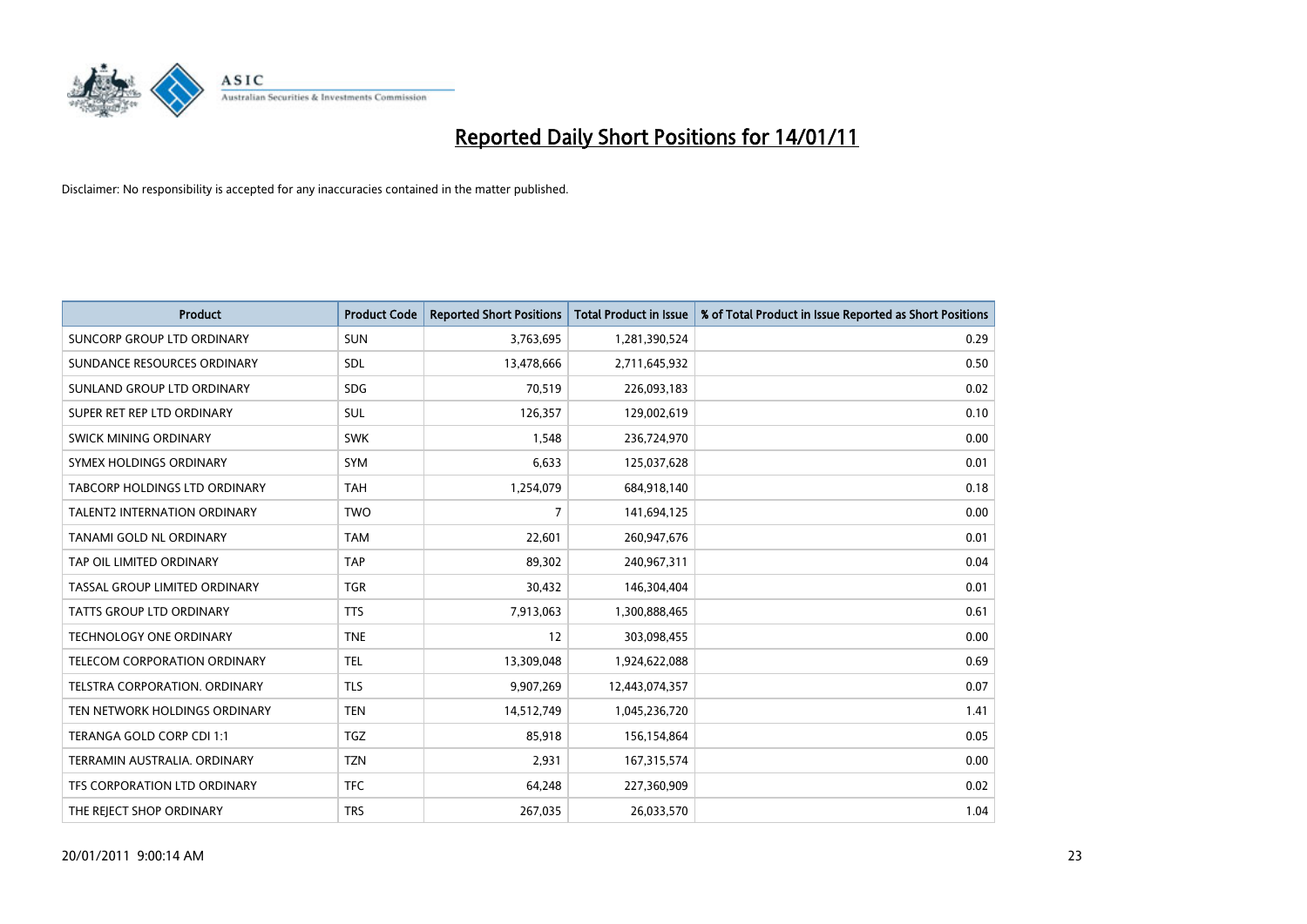

| <b>Product</b>                          | <b>Product Code</b> | <b>Reported Short Positions</b> | Total Product in Issue | % of Total Product in Issue Reported as Short Positions |
|-----------------------------------------|---------------------|---------------------------------|------------------------|---------------------------------------------------------|
| THOR MINING PLC CHESS DEPOSITARY        | <b>THR</b>          | 2,307                           | 288,754,017            | 0.00                                                    |
| THORN GROUP LIMITED ORDINARY            | <b>TGA</b>          | 2,361                           | 129,858,924            | 0.00                                                    |
| THUNDELARRA EXPLOR, ORDINARY            | <b>THX</b>          | 16,159                          | 153,412,482            | 0.01                                                    |
| TIGER RESOURCES ORDINARY                | <b>TGS</b>          | 163,189                         | 597,373,151            | 0.03                                                    |
| TIMBERCORP LIMITED ORDINARY             | <b>TIM</b>          | 90,074                          | 352,071,429            | 0.02                                                    |
| <b>TISHMAN SPEYER UNITS</b>             | <b>TSO</b>          | 74,427                          | 338,440,904            | 0.02                                                    |
| TNG LIMITED ORDINARY                    | <b>TNG</b>          | 4,321                           | 258,055,076            | 0.00                                                    |
| TOLL HOLDINGS LTD ORDINARY              | <b>TOL</b>          | 12,675,618                      | 706,577,616            | 1.77                                                    |
| TORO ENERGY LIMITED ORDINARY            | <b>TOE</b>          | 96,804                          | 964,936,676            | 0.01                                                    |
| <b>TOWER AUSTRALIA ORDINARY</b>         | <b>TAL</b>          | 181,918                         | 419,652,394            | 0.04                                                    |
| TOWER LIMITED ORDINARY                  | <b>TWR</b>          | 690,119                         | 260,821,111            | 0.26                                                    |
| <b>TOX FREE SOLUTIONS ORDINARY</b>      | <b>TOX</b>          | 90,798                          | 91,855,500             | 0.09                                                    |
| TPG TELECOM LIMITED ORDINARY            | <b>TPM</b>          | 3,227,700                       | 775,522,421            | 0.42                                                    |
| TRANSFIELD SERV INFR STAPLED SECURITIES | <b>TSI</b>          | 221,332                         | 434,862,971            | 0.05                                                    |
| <b>TRANSFIELD SERVICES ORDINARY</b>     | <b>TSE</b>          | 2,063,402                       | 516,941,447            | 0.40                                                    |
| TRANSPACIFIC INDUST. ORDINARY           | <b>TPI</b>          | 19,121,612                      | 960,638,735            | 1.98                                                    |
| TRANSURBAN GROUP TRIPLE STAPLED SEC.    | <b>TCL</b>          | 1,999,446                       | 1,441,290,633          | 0.15                                                    |
| TRINITY GROUP STAPLED SECURITIES        | <b>TCQ</b>          | 3,419                           | 231,701,539            | 0.00                                                    |
| TROY RESOURCES NL ORDINARY              | <b>TRY</b>          | 60,721                          | 87,494,823             | 0.07                                                    |
| <b>UGL LIMITED ORDINARY</b>             | UGL                 | 5,847,130                       | 166,028,705            | 3.53                                                    |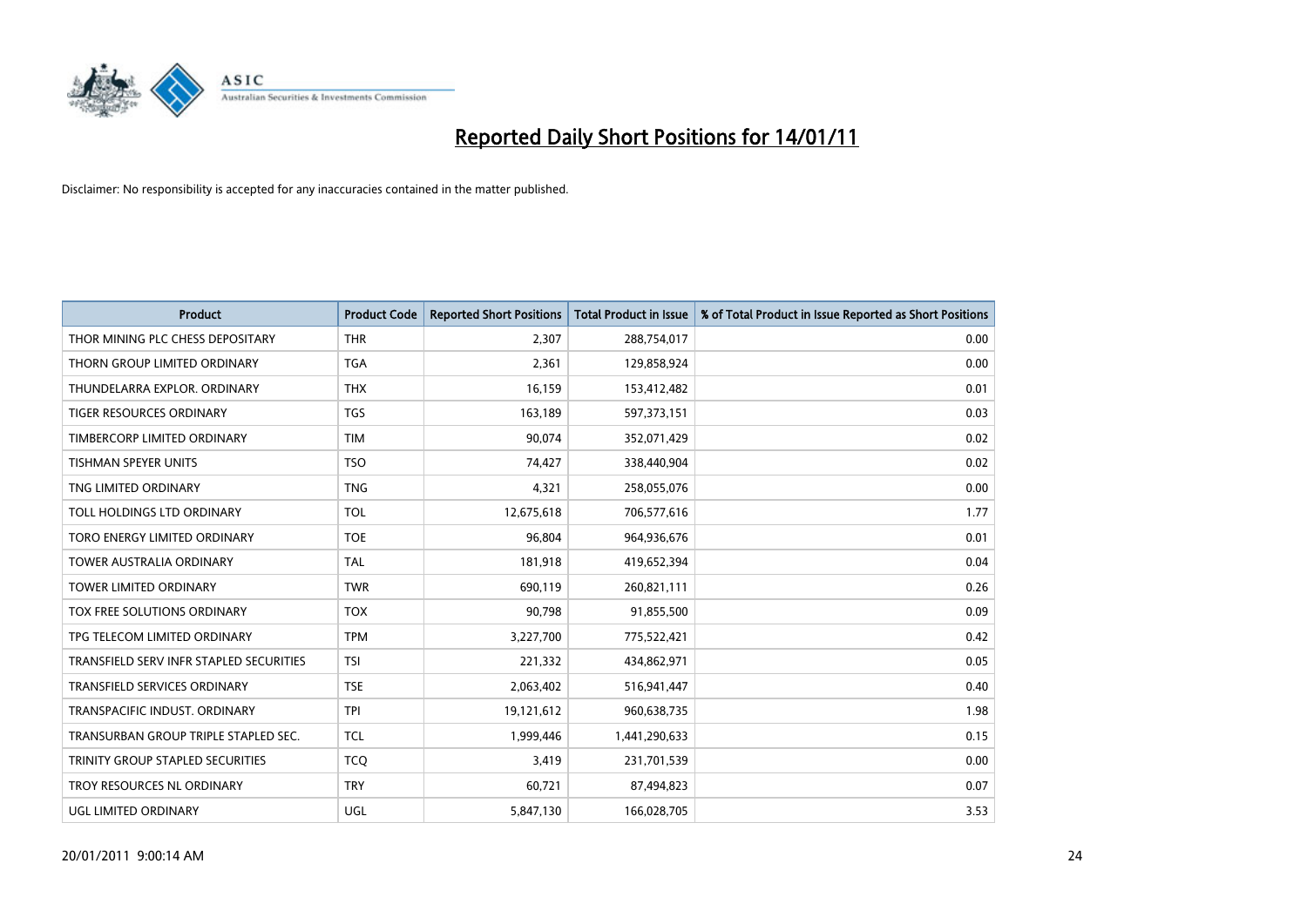

| <b>Product</b>                            | <b>Product Code</b> | <b>Reported Short Positions</b> | <b>Total Product in Issue</b> | % of Total Product in Issue Reported as Short Positions |
|-------------------------------------------|---------------------|---------------------------------|-------------------------------|---------------------------------------------------------|
| UNILIFE CORPORATION CDI US PROHIBITED     | <b>UNS</b>          | 807,141                         | 272,744,111                   | 0.29                                                    |
| UXC LIMITED ORDINARY                      | <b>UXC</b>          | 43,591                          | 305,789,718                   | 0.01                                                    |
| VALAD PROPERTY GROUP STAPLED US PROHIBIT. | <b>VPG</b>          | 3,900,090                       | 115,108,116                   | 3.39                                                    |
| <b>VDM GROUP LIMITED ORDINARY</b>         | <b>VMG</b>          | 11,116                          | 193,127,749                   | 0.01                                                    |
| <b>VENTURE MINERALS ORDINARY</b>          | <b>VMS</b>          | 6,500                           | 220,943,592                   | 0.00                                                    |
| <b>VILLAGE ROADSHOW LTD ORDINARY</b>      | <b>VRL</b>          | 450                             | 151,668,100                   | 0.00                                                    |
| VIRGIN BLUE HOLDINGS ORDINARY             | <b>VBA</b>          | 7,605,009                       | 2,210,197,600                 | 0.35                                                    |
| VISION GROUP HLDGS ORDINARY               | <b>VGH</b>          | 78,000                          | 73,583,806                    | 0.11                                                    |
| <b>VITA GROUP LTD ORDINARY</b>            | <b>VTG</b>          | 75,190                          | 142,499,800                   | 0.05                                                    |
| VITERRA INC CDI 1:1                       | <b>VTA</b>          | 4,177                           | 68,629,939                    | 0.01                                                    |
| <b>WAREHOUSE GROUP ORDINARY</b>           | <b>WHS</b>          | 37,636                          | 311,195,868                   | 0.01                                                    |
| <b>WATPAC LIMITED ORDINARY</b>            | <b>WTP</b>          | 59,536                          | 183,341,382                   | 0.02                                                    |
| <b>WDS LIMITED ORDINARY</b>               | <b>WDS</b>          | 465,799                         | 143,107,458                   | 0.33                                                    |
| WEBIET LIMITED ORDINARY                   | <b>WEB</b>          | 86,762                          | 77,661,278                    | 0.12                                                    |
| <b>WESFARMERS LIMITED ORDINARY</b>        | <b>WES</b>          | 19,224,018                      | 1,005,185,775                 | 1.88                                                    |
| WESFARMERS LIMITED PARTIALLY PROTECTED    | <b>WESN</b>         | 1,105,792                       | 151,886,387                   | 0.72                                                    |
| WEST AUSTRALIAN NEWS ORDINARY             | <b>WAN</b>          | 8,626,268                       | 219,668,970                   | 3.93                                                    |
| <b>WESTERN AREAS NL ORDINARY</b>          | <b>WSA</b>          | 6,391,113                       | 179,735,899                   | 3.57                                                    |
| WESTERN DESERT RES. ORDINARY              | <b>WDR</b>          | 948                             | 154,684,108                   | 0.00                                                    |
| WESTFIELD GROUP ORD/UNIT STAPLED SEC      | <b>WDC</b>          | 8,177,252                       | 2,308,988,539                 | 0.33                                                    |